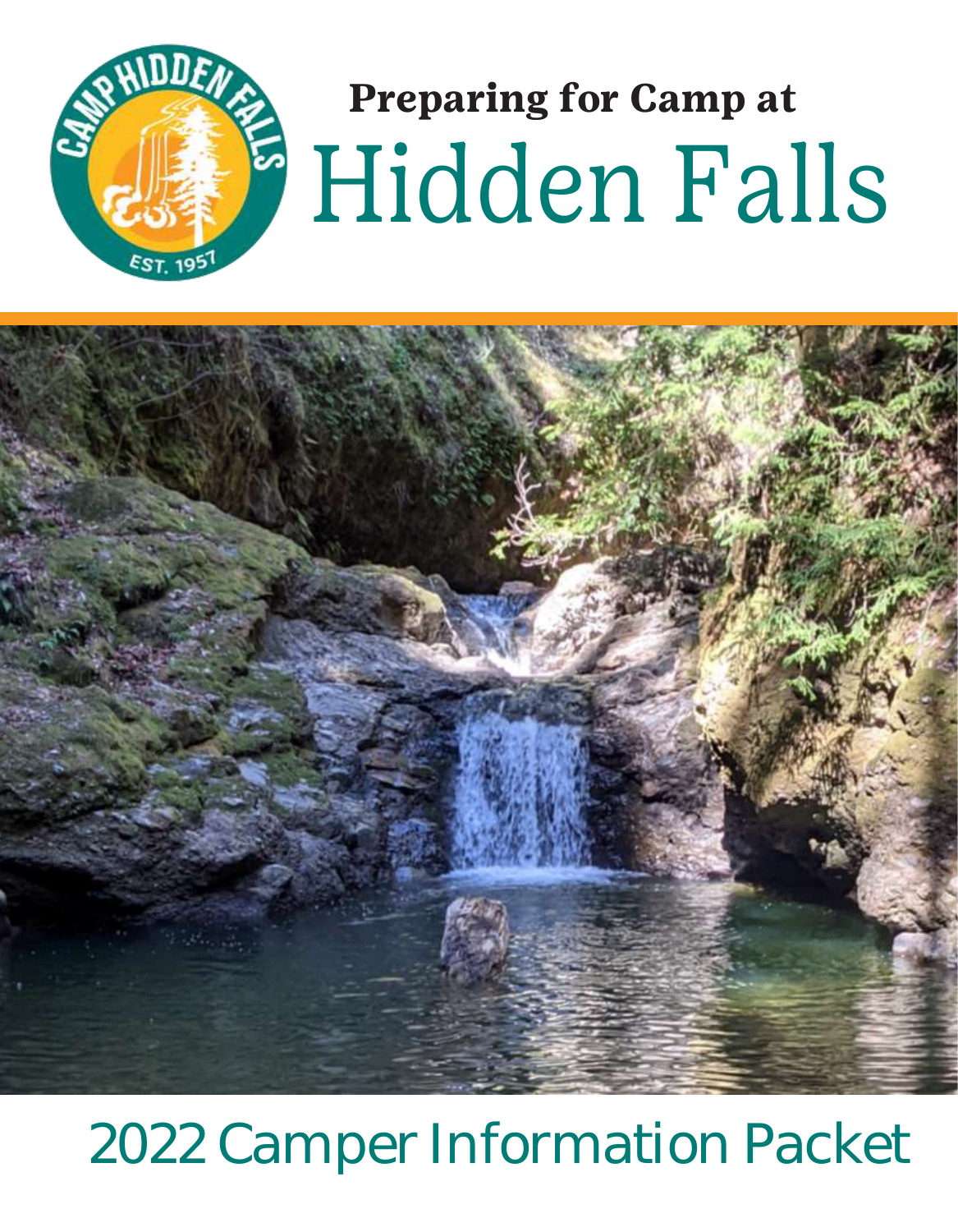# Table of Contents

| • Virtual Open House, Contact information                                                                      |
|----------------------------------------------------------------------------------------------------------------|
|                                                                                                                |
| • Setting campers up for emotional success                                                                     |
|                                                                                                                |
| • Drop off and Pick up times                                                                                   |
|                                                                                                                |
|                                                                                                                |
|                                                                                                                |
|                                                                                                                |
|                                                                                                                |
| Mental, Emotional, and Social Health                                                                           |
|                                                                                                                |
|                                                                                                                |
|                                                                                                                |
| Food at Camp, Gender Identity and Pronouns, Health Care at Camp, Lost<br>$\bullet$<br>and Found, Photo Updates |
|                                                                                                                |
| Emergency Contact, Weather and Emergencies                                                                     |
|                                                                                                                |
| • Fees, Payments, and Cancellations                                                                            |
|                                                                                                                |
|                                                                                                                |
|                                                                                                                |
|                                                                                                                |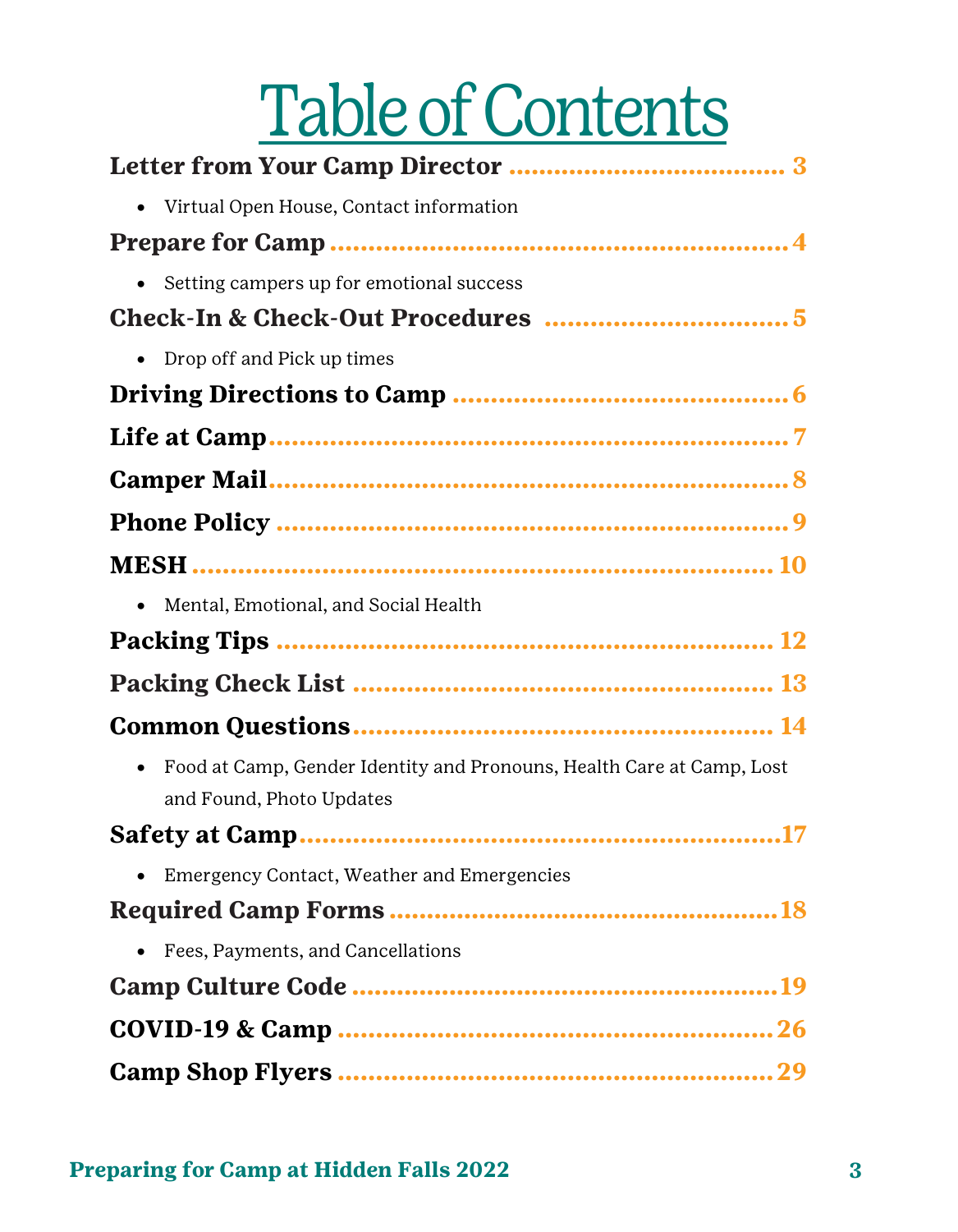## Letter From Your Camp **Director**

## Get ready for another fulfilling Hidden Falls Summer!

Hidden falls was the first summer camp I attended as a kid. I hold so many fond memories of nights spent sleeping under the stars there and I know your camper will make so many memories of their own. At camp we encourage healthy risk taking as campers get the chance to try new things from hatchet throwing to outdoor cooking. Whether it is their first time at camp or their fifth, your camper will build confidence surrounded by supportive counselors, redwood trees, and big blue skies. This guide will help you and your camper prepare for their session. Please take the time to review it together.

Among the topics covered in this guide are camp policies and procedures, check in and out procedures, what to bring to camp, COVID-19 protocols, and much more. With our expertise and your support, we can all make sure your camper's experience is as adventurous, creative, and amazing as they are! Please email us if you have any questions about any topics covered.

Thank you for giving your camper the gift of a Hidden Falls summer camp experience. We can't wait to welcome them and all their new besties-to-be for our 2022 camping season!



*Psst—at Hidden Falls, counselors get to pick camp names! Don't be surprised when your camper refers to people named 'Strawberry,' 'Sparrow,' or 'Peppermint'— even the Camp Director's name is Qwerty!*

## **Virtual Open House**

**Thursday, April 14 from 6pm-7:30pm Monday, May 12 from 5:30pm-7pm**

Drop in on Zoom to see pictures of the camp and ask any questions that you have.

Join Zoom Meeting <https://zoom.us/j/97083094921> Meeting ID: 970 8309 4921





## **Contact Information**

#### **Camp Phone Number**

(only monitored June-August) 831-475-5966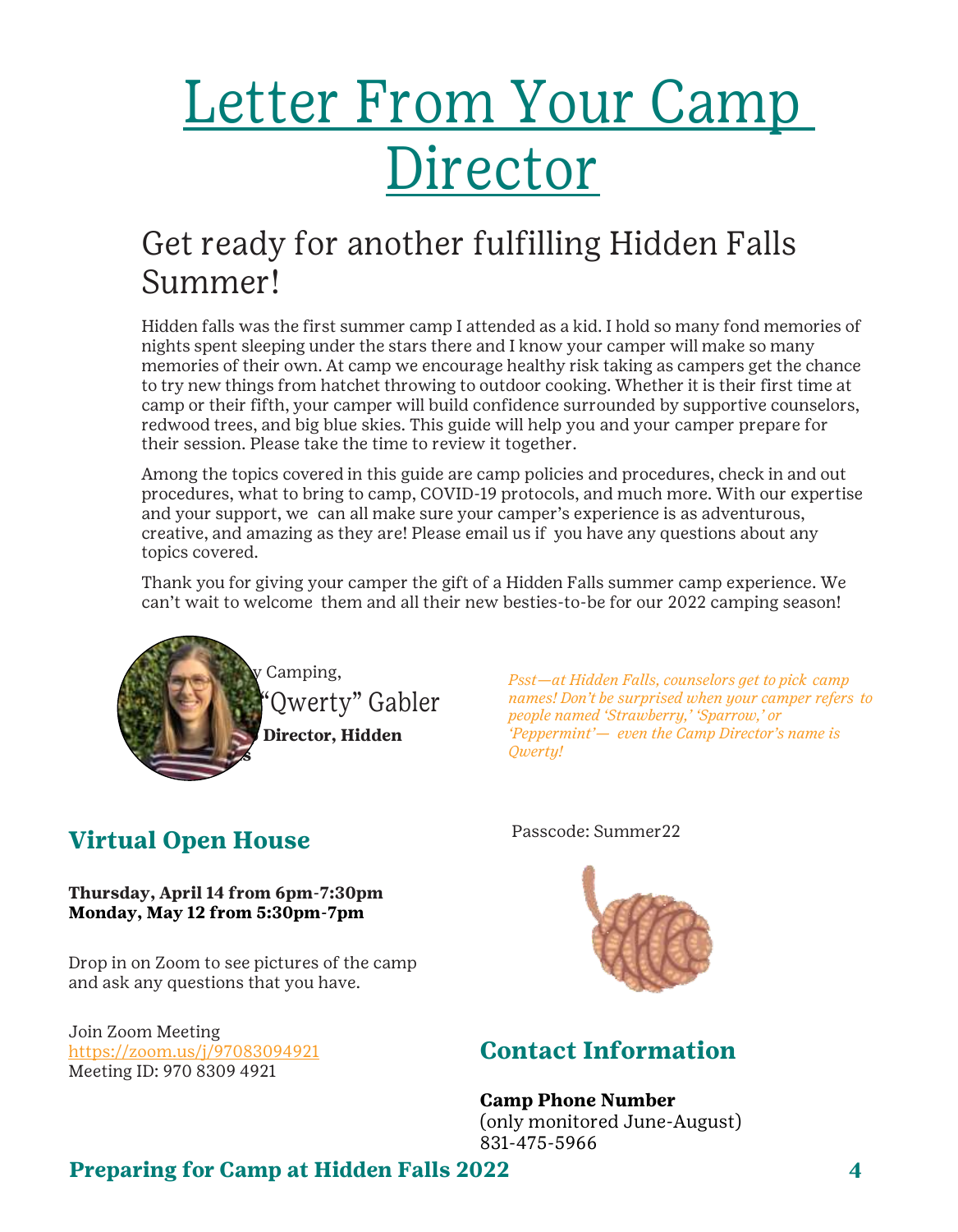#### **Email:**

Camp Office: [HiddenFallsAdmin@gsnorcal.org](mailto:HiddenFallsAdmin@gsnorcal.org)  Medic: [HiddenFallsHealthCenter@gsnorcal.org](mailto:HiddenFallsHealthCenter@gsnorcal.org)

#### **Registration or Payment Questions**

[registration@gsnorcal.org](mailto:registration@gsnorcal.org)

#### **After-Hours Emergency Number**

*Please only use this number for emergency calls.*  1-877-636-1912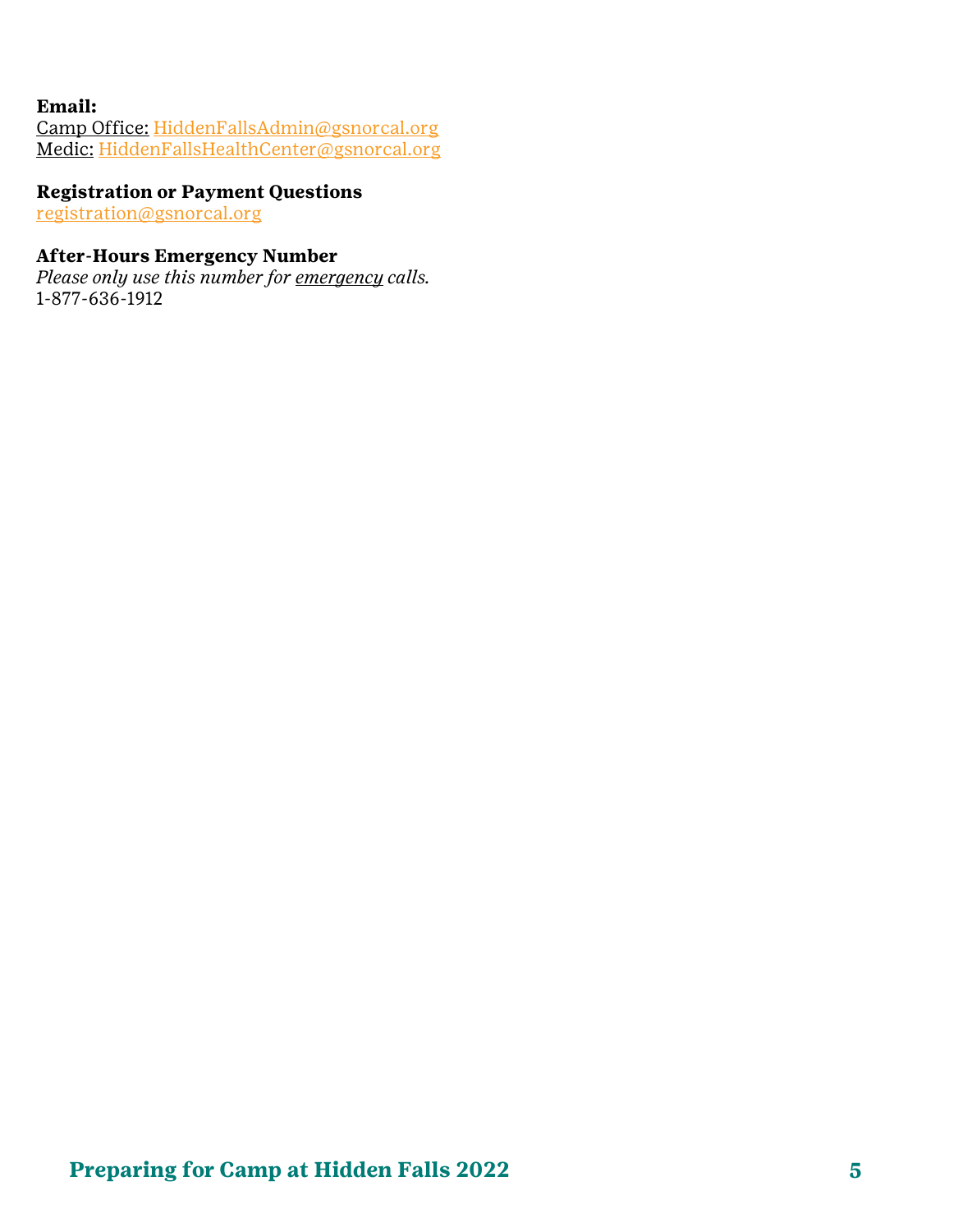## Prepare for Camp

#### **Tips for Camper Families**

- Before camp, please read all of the materials in this guide, and be sure you have all the items on the pre-camp checklist ready to go.
- Sign on to the **CampDoc.com** website when you receive your invitation, and complete the online health form and camper profile. Remember forms are due by June 1!
- Make arrangements for your camper's health exam. Camp health exams must be signed by a licensed physician, physician's assistant, RN or nurse practitioner within 12 months of your camper's camp session. Make your appointment early!
- Start talking with your camper about being away from home while at camp—there are tips in the "Homesickness" section.
- Mark your calendar with their departure date and time, and their return date and time.
- Make final payment no later than 4 weeks before the session.
- Review the packing list to make sure you know what to bring.
- Label all personal items and luggage, including sleeping bag/bedding, with your camper's full name.

#### **Preparing your camper for camp involves more than paperwork and packing. Set them up for emotional success too!**

For many children, camp is the first step toward independence and plays an important role in their growth and development. Camp can be a different and new experience, and even seasoned campers may be anxious on the first day of camp as they begin to adjust to a new setting and new people.

Your camper may have second thoughts about going to camp before they leave, and that's okay! We encourage families to keep this conversation **positive and encouraging**.

- Try to avoid making deals or "pick-up promises" (e.g. "I promise I will come and get you any time" or "If you don't like camp after the first day, we will come get you").
	- o Pick-up promises make it very difficult for children to adjust, and often stands in the way of campers being able to work through their homesickness.
	- o We want them to be successful here, so we encourage parents to boost camper confidence rather than provide an "out" – let them know that they can do this, and you believe in them!

Our staff work one-on-one with all of our campers to try to help the child understand the feelings they are having and try to involve them in camp activities. Experience tells us that within a few days, the camper will be busy having fun and feeling secure with counselors, new friends and the outdoors.

Don't worry; we'll call you if they're having trouble adjusting! Our **Wellness Advisor** is a dedicated staff member who is focused on looking out for our campers' individual needs. If you ever would like to check up on your camper, please don't hesitate to call the camp number and ask for the Wellness Advisor.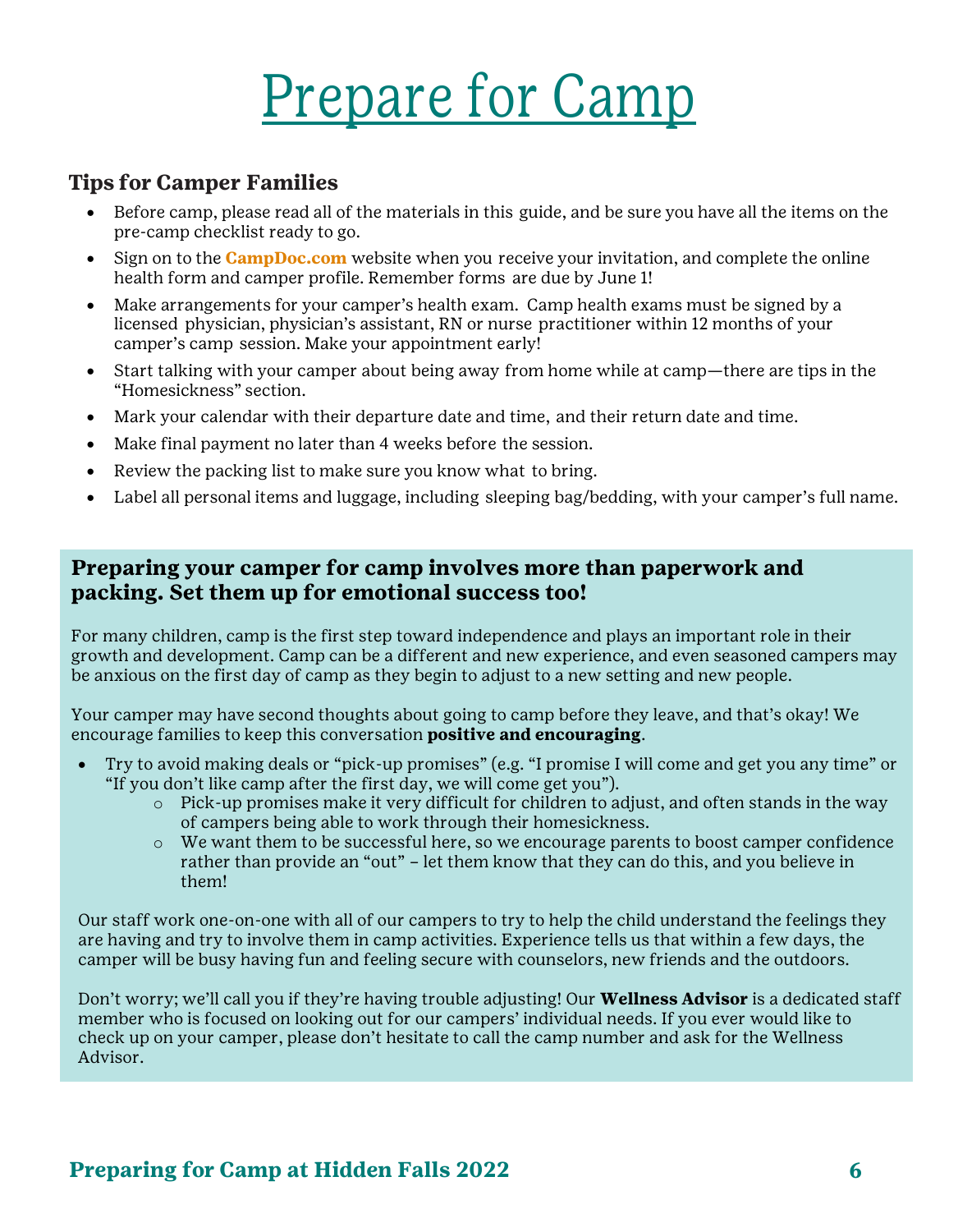## Check-In & Check-Out

#### **On the day of check in, make sure you have:**

- ⇨ Any waivers required for your camper's program
- ⇨ All medications in their original container with the camper's name on the prescription (separate from luggage in a plastic bag)
- ⇨ Letters to your camper written and ready to mail or drop off at check-in
- ⇨ Day pack is out (separate from luggage) with full reusable water bottle

⇨ Your camper is wearing comfortable closed-toe shoes

#### **Once you arrive for check-in, you'll be asked to do the following:**

- ⇨ Staff will direct you to into a lot on the righthand side. Unless told otherwise, please stay in your vehicle throughout check-in.
- ▶ Pull up to the check in table. A staff member will greet you and collect any needed paperwork.
- ⇨ Once cleared, you will be sent to the health check station. One of our health care staff will do a quick health check with your camper and collect any medications.
- ⇨ After campers have cleared the health check pull up to luggage drop off. A staff member will assist in grabbing luggage.
- ⇨ Campers will say their final goodbyes and join their group.
- ⇨ Last stop is mail drop. Leave any mail you have prepared for your camper.
- ⇨ When it is clear, a staff member will direct you to leave.

| <b>First Day of<br/>Session</b>          | <b>Arrive</b> | <b>Check-In</b> | <b>Last Day of</b><br><b>Session</b> |
|------------------------------------------|---------------|-----------------|--------------------------------------|
| <b>Juniors</b>                           | $1:45$ PM     | $2 - 3$         | <b>Juniors</b>                       |
| <b>Cadettes</b>                          | $2:45$ PM     | $3 - 4$         | <b>Cadettes</b>                      |
| <b>Seniors &amp; Ambassadors</b> 3:45 PM |               | $4 - 4:30$      | <b>Seniors &amp;</b><br>Ambassador   |

#### **On the day of check out:**

- ⇨ If you have an emergency and are not able to pick up your camper, contact the GSNorCal office at 1- 800-447- 4475 ext. 2091 during regular business days and hours (M–F 8:30 AM to 5:30 PM). If the emergency is NOT during regular business hours, call our emergency line at 1-877-636-1912.
- ⇨ Please check your arrival time carefully and arrive on time to ensure a smooth check-out process for all.
- ⇨ Pull up to the check-out table. Have your ID ready. A staff member will be there to check it and give you a check-out packet and medications.
- ⇨ After signing your camper out, pull up to your camper. A staff member will assist them in loading their luggage. At this point they can load into your vehicle.
- ⇨ Wait until directed by a staff member to head out.
- $\triangleright$  If a camper has not been picked up within approximately 20 minutes of the designated time camp staff will attempt to contact the parents or emergency contact listed on the health form.

#### **Camp T-shirt, Photo, Patch, and Activity Sheet**

As a reminder of the camp experience, a special camp T-shirt, all-camp photo, and commemorative patch will be given to each camper. The cost is included in the camp fee. In addition, each camper will receive an activity sheet documenting the activities they participated in while at camp. T-shirts will be handed out at camp, while the photos, patch, and activity sheet will be distributed at checkout as you sign your camper out.

| rst Day of<br>Session               | <b>Arrive</b> | <b>Check-In</b> | <b>Last Day of</b><br><b>Session</b>       | <b>Arrive</b>      | <b>Check-out</b> |
|-------------------------------------|---------------|-----------------|--------------------------------------------|--------------------|------------------|
| <b>Juniors</b>                      | 1:45 PM       | $2 - 3$         | <b>Juniors</b>                             | 9:15 AM            | 9:30-10:30       |
| <b>Cadettes</b>                     | $2:45$ PM     | $3 - 4$         | <b>Cadettes</b>                            | $10:15$ AM         | $10:30-11:30$    |
| <b>Seniors &amp;<br/>nbassadors</b> | 3:45 PM       | $4 - 4:30$      | <b>Seniors &amp;</b><br><b>Ambassadors</b> | $11:15 \text{ AM}$ | $11:30-12$       |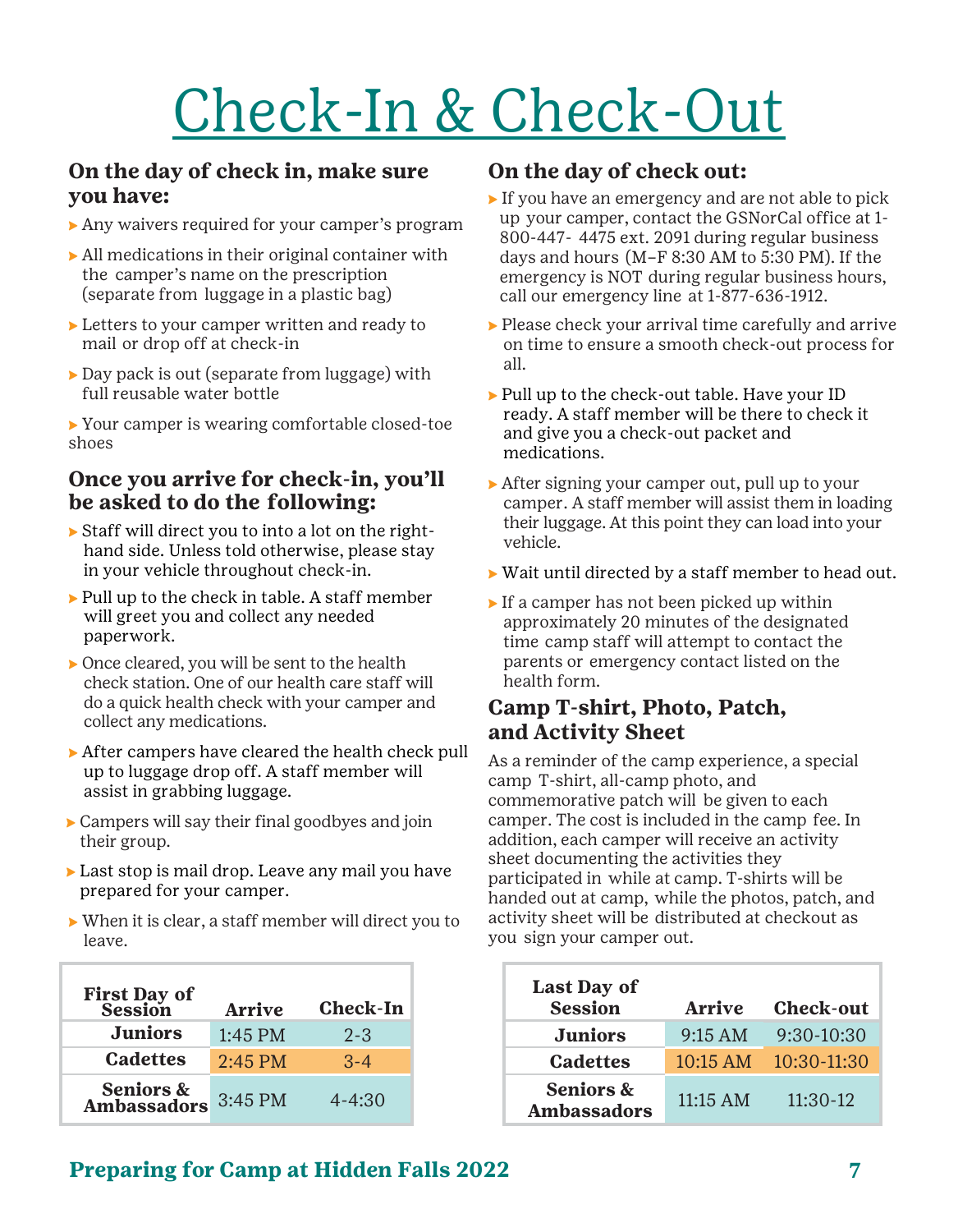## Driving Directions to Camp

## **Do not navigate to the mailing address! Please navigate to Olson Rd, Soquel, Ca or follow the directions below.**

- Take Highway 17 South towards Santa Cruz.
- Follow Highway 17 South toward Santa Cruz for approximately 14 miles.
- Take Summit Road exit. (Sharp right turn)
- At the stop sign turn right and cross over highway.
- At the stop sign on the other side of the highway turn left onto Summit Rd.
- Continue 3.9 miles on Summit Road passing Summit Center store on your left.
- After store, turn right onto San Jose-Soquel Road. Signs says to Soquel, Capitola & Santa Cruz.
- Continue 5.9 miles on San Jose-Soquel Road
- Make a very sharp right hand turn onto Olson Road
- Immediately turn right into the dirt parking lot and follow staff direction

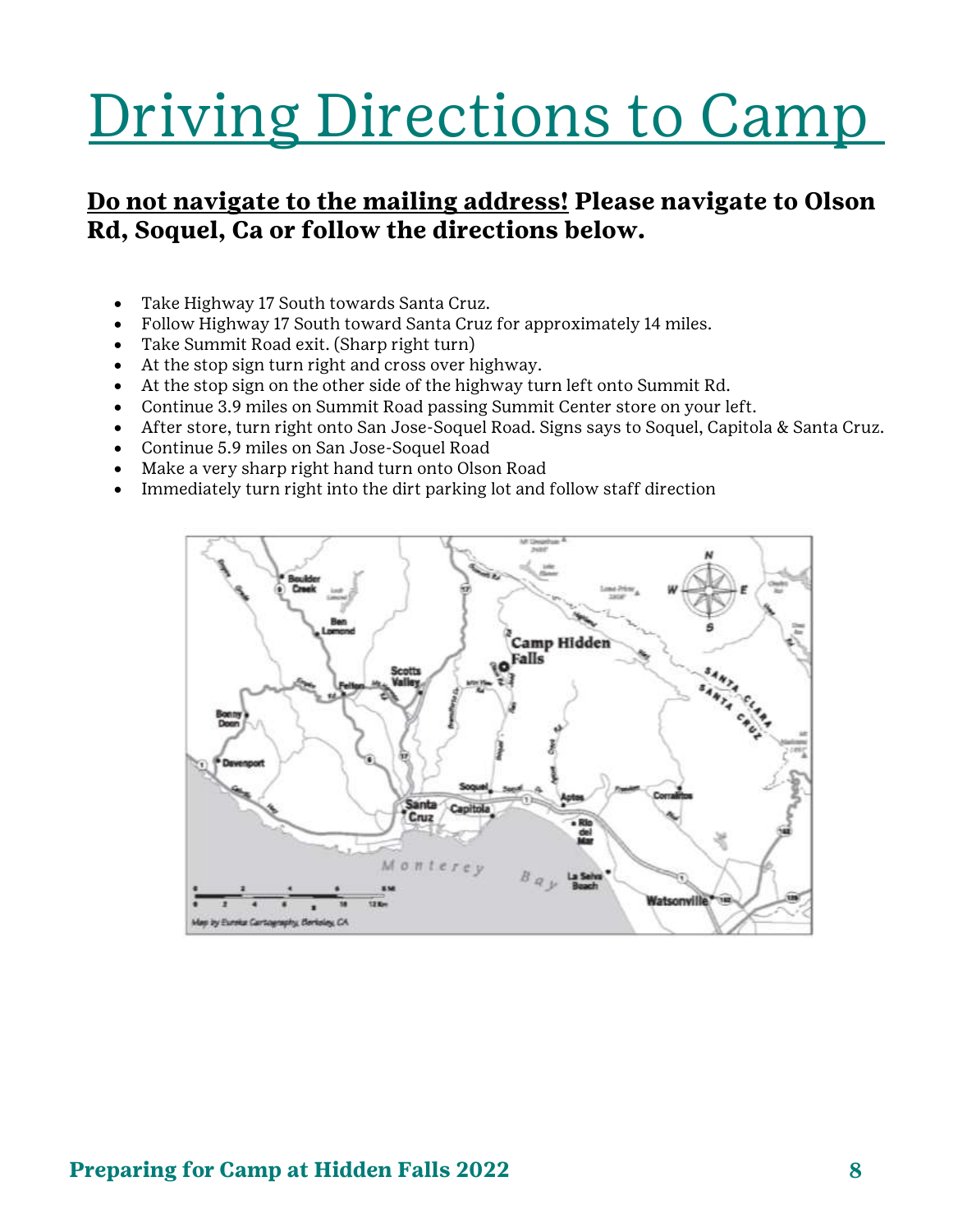## Life at Camp

When campers arrive at Hidden Falls, they will move into a living unit with other campers in the same program (e.g. Fern, Violet, etc.). Depending on the group size and age of the campers, there may be up to 20 campers per unit with 3-4 staff members.

Each unit plans and participates in their own schedule of activities for the session. There will also be plenty of time for other fun camp activities such as, crafts, hikes, archery, songs, games, and more. Plan on lots of surprises, too!

### **Buddies**

If your camper has requested to be in the same program with a friend, and both participants have registered as buddies, they will be placed together. We only accept one set of buddies, and do not place large groups together. Don't worry- most of our campers attend as individuals and make lots of new friends.

#### **Camp Names**

A 'Camp Name' is a nickname that all Camp staff use while at Girl Scout camp. They date back to the founding of Girl Scouting, when founder Juliette Gordon Lowe went by "Daisy". She used this nickname to avoid her Girl Scouts having to call her "Mrs. Lowe", which felt too formal. They also could not call her "Juliette", as it would have been considered inappropriate for children to call an adult by their first name.

Now, it's mostly just a fun tradition. Don't be surprised when your camper refers to their counselors by nicknames like Peppermint, Sparrow, or Bear! Campers do not need to select their own Camp Name, as they are only used by staff.

## **Living Space**

Campers at Hidden Falls will live in pop-up tents, hammocks, and/or tree beds. You will be assigned your living unit when you arrive at camp. A bathroom is located near each unit. Showers are located in the central shower house. Each unit has a fire pit, camp stove, picnic table, and bear boxes. Counselors stay in tents with other staff right by the campers' tents.

#### **Program Planning**

Overnight camp gives participants the opportunity to spend quality time in a safe, supportive outdoor setting while making friends and learning new skills. It draws together youth from different backgrounds and gives everyone a chance to learn from each other. Campers live cooperatively with others of the same age and interests. Campers learn to become self-reliant, confident, caring young women.

The camp staff will work with the campers to support and guide them in the planning process of their session program. This is referred to as the girl planning process. With every camper having input into the program, no two days at camp will be the same.

Before your camper comes to camp, talk with them about what they want to do while at camp. Camper input is important to us; talking about it before arrival will help your camper participate in planning with their peers.

## **Wildlife**

All of our camps in Northern California are located in natural areas, and wildlife is a part of the outdoor experience! This includes raccoons, squirrels, chipmunks, mice, snakes, deer, and bats. While at camp, campers will learn about the specific types of animals that are common to the area and wilderness safety, such as always using the buddy system, respecting animals from a distance, and never feeding them.

Additionally, Hidden Falls has a large population of mosquitoes. Each camper is asked to apply bug repellent multiple times a day, but it is possible your child will get mosquito bites. Our staff are trained to care for bug bites as needed.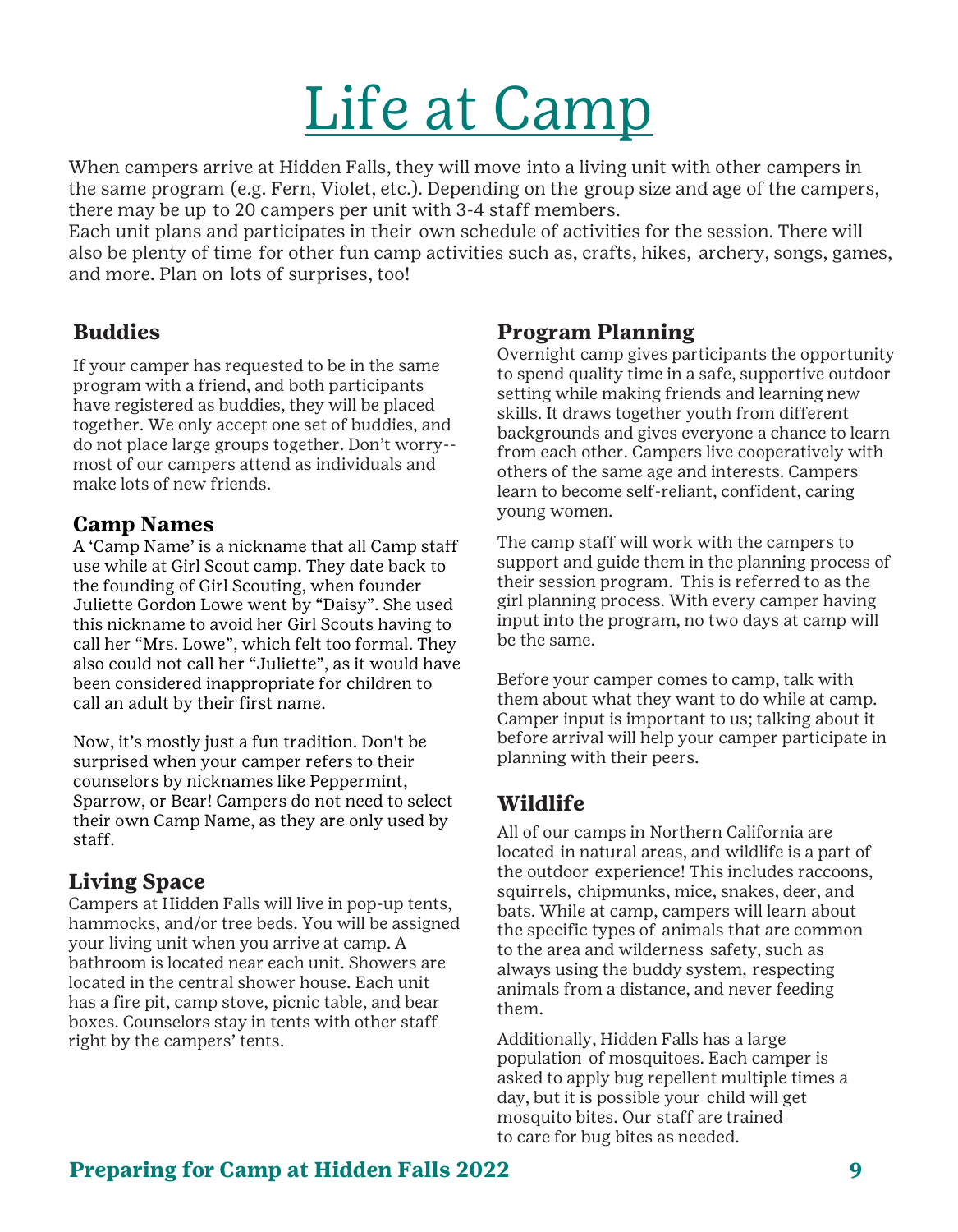## Camper Mail

<span id="page-8-0"></span>Communication from friends and family is important to children away from home, and everyone loves getting mail at camp! **Happy mail—not worrisome news, sad messages about missing them, or information on what they are missing out on at home—is the best type of mail to send.** Please do not send food to your camper as it attracts bugs and other critters.

### **Drop Off Mail During Check-In (Preferred)**

When you drop your camper off, we'll have a "mailbox" available, where you can leave any letters, packages, or cards you'd like them to receive while at camp. To ensure that it reaches your camper, please make sure to write their full name, and program, and the date you'd like us to deliver the note to them on the outside.

### **Sending Letters and Packages by U.S. Mail**

Please note that mail delivery can be slow and unreliable. This is why we strongly encourage dropping off "mail" for your camper at checkin. If you do choose to mail items, please everything up to 4 days before your camper leaves camp so that they will receive it on site.

### **Hidden Falls Mailing Address:**

Camp Hidden Falls Attn: Camper Name and Program 726 Olson Rd Soquel, Ca 95073

## **One-Way Camper Email**

One-way camper email is available through

[HiddenFallsCamper@gsnorcal.org](mailto:HiddenFallsCamper@gsnorcal.org) When you send a one-way email,

camp staff will print your email and distribute it to your camper with the postal mail.

• Please use your camper's Full Name & Program as the subject line of your email.

#### **Care Packages**

You are welcome to send care packages to camp. Please DO NOT send food or candy, as it will attract bears and other animals. Some popular non-food items are:

- glow sticks
- playing cards
- bubbles
- temporary tattoos
- stickers
- coloring books
- mad libs
- plushies
- chapstick
- disposable cameras
- pop-its/ fidgets
- sunglasses
- nail polish
- books/ magazines
- battery-operated fans
- anything little and fun!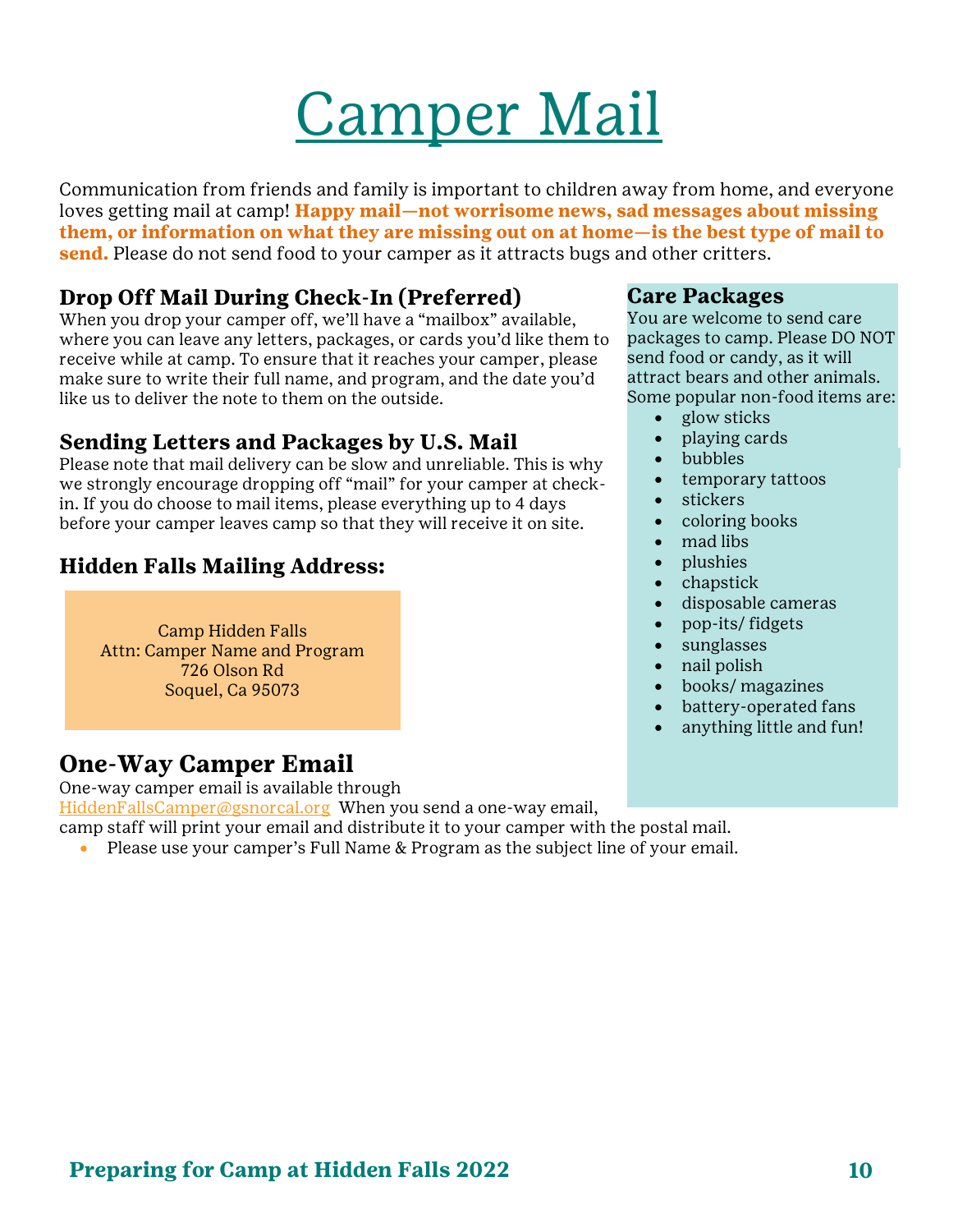## Phone Policy

Camp offers a great opportunity to learn to navigate social situations while disconnecting from the digital and outside world, helping develop independence, confidence, and self-reliance. For these reasons cell phones, laptop computers, portable DVD players, iPad's, Tablets, MP3 players, E-readers, etc. are not allowed at camp.

#### **Cell Phones**

In order to allow campers and staff to fully enjoy and benefit from camp, we do not allow campers to have cell phones. The exclusion of phones from our camp program is intentional, backed by research, and is considered an industry best practice by the American Camp Association. We reassess this decision every year to ensure it is in the best interest of our campers so that they will get the most out of their time at camp.

Campers and families are expected to adhere to this policy. Please understand that cellphones in the unit actively disrupt the wellbeing and experience of other campers. Please do not assist your camper in "sneaking" a phone onto camp, and please account for their devices before drop-off.

Research shows that "unplugging" helps youth to gain fortitude and a much-needed break from the pressures of media. On the other hand, cell phones have a negative impact on both the camper who has it on their person, and on the other campers in the group—they generate homesickness, bullying, and distrust that hurts the camp community.

- Cell phones found on camp will be confiscated and held in the camp office.
- Campers who need music or cameras are expected to use a device without texting, calling, or internet capabilities.

## **Land Line Calls**

The vast majority of campers do not call home. Generally, a session removed from the goings-on of the outside world is what provides the best possible experience; and, phone calls usually exacerbate homesickness. That said, if a parent requests a phone call, or if a camper shows a need to call home, we will accommodate that as best as our resources allow. Our Wellness Manager oversees all family phone calls.

#### **If your camper asks to speak to you:**

- The Wellness Manager will already have been working with the child to find out what is happening, to solve any problems, and to decide if a phone call is the best course of action.
- We will call you to let you know that your camper asked to speak with you, and to fill you in on anything that may have contributed to that ask.
- If the camper and Wellness Manager decide on a phone call, you will be contacted to set a time, and then will be called back by your camper.

#### **If you wish to speak to your camper:**

- The Wellness Manager will speak with you first to get a sense of what is going on, and to provide you with current information about your camper.
- Before scheduling the call, they will check on your camper, and then advise if a call is recommended or not. Often, phone calls negatively impact the camper's experience.
- If you decide that you would still like to speak with your camper, we will set a time, and then will be called back by your camper.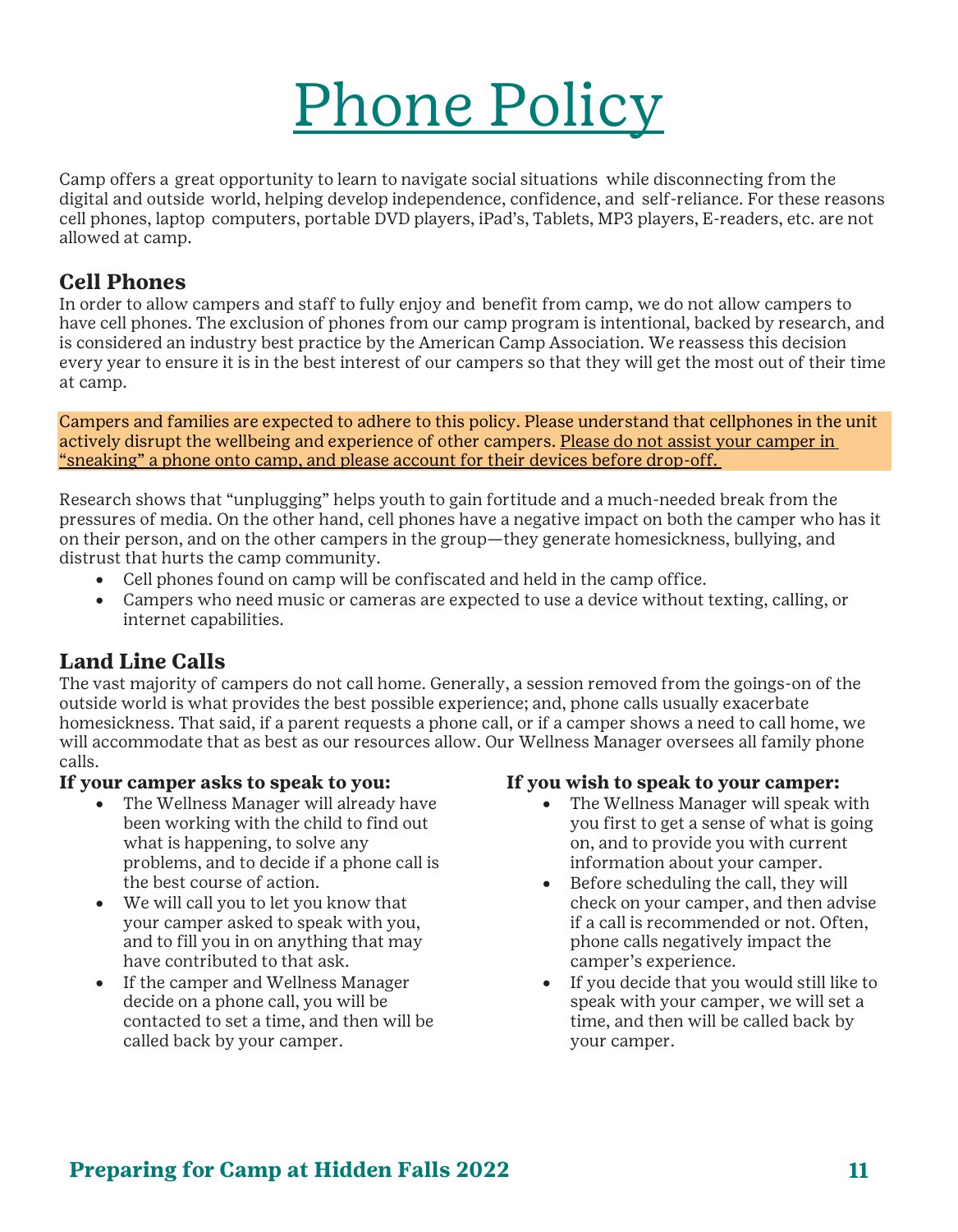MESH

#### **Mental, Emotional, and Social Health**

Camp Hidden Falls has a dedicated Wellness Manager on staff. They are responsible for the emotional well-being of campers, and will connect with families if their camper needs support. You may hear from the Wellness Manager if they have questions about strategies that will help your camper to be successful at camp, or to keep you updated should your camper be experiencing homesickness, social anxieties, or other mental or emotional strains.

#### **Mental Well-Being**

The youth mental health environment has changed dramatically in recent years, and GSNorCal Camp Staff receive extensive training on camper risk factors and behaviors, as well as trauma-informed care training. The camp experience offers many opportunities for campers to find new coping tools and to learn how to navigate life's challenges. Camp adventure programs build self-esteem and resilience, offer a chance to nurture strong relationships with peers and adults, and create opportunities to learn life skills that will bolster campers' social, emotional and physical health.

Our camp staff receive trainings that build a toolbox to respond to a wide range of mental health challenges, including ones specific to the camp environment, like homesickness, social media withdrawal and increased social anxiety. Camp staff are trained to decelerate a child's anxiety, anger, or stress in the moment. They learn how to recognize and respond to a mental health crisis, promote and model self-care and good mental health habits, and how to help campers get the mental health help they need.

We recommend being direct and honest about your camper's mental health in their CampDoc paperwork. The more we know, the better we will be able to support your camper. If your camper attends therapy during the school year, and you would like them to continue to be able to do so at camp, please reach out to us to determine teletherapy options.

#### **Homesickness**

This summer, hundreds of campers will experience their first taste of independence at summer camp. For many, it will also be their first encounter with homesickness—but families don't have to feel helpless! Homesickness is normal, and you can help your camper prepare to deal with it well by:

- $\triangleright$  Encouraging independence throughout the year.
- $\triangleright$  Discussing what camp will be like before your camper leaves, such as using a flashlight to find the bathroom.
- $\triangleright$  Reminding your camper ahead of time that you will not be able to contact each other via phone during your camper's stay.
- ➢ Contacting your camper by sending letters, care packages, and even e-mails while at camp.
- $\triangleright$  Packing a personal item from home, such as a stuffed animal.
- $\triangleright$  Believing in their ability to handle their own emotions and have fun at camp.
- $\triangleright$  Being visibly excited for them, even though you might miss them as much or more!

Our camp staff has extensive experience with homesickness and they'll be there for your camper 24/7. If you have a concern, voice it to our camp directors before camp, so the staff can help! More resources available at [acacamps.org.](file:///C:/Users/kconnon/Desktop/Camp%202021/Info%20Packets/acacamps.org)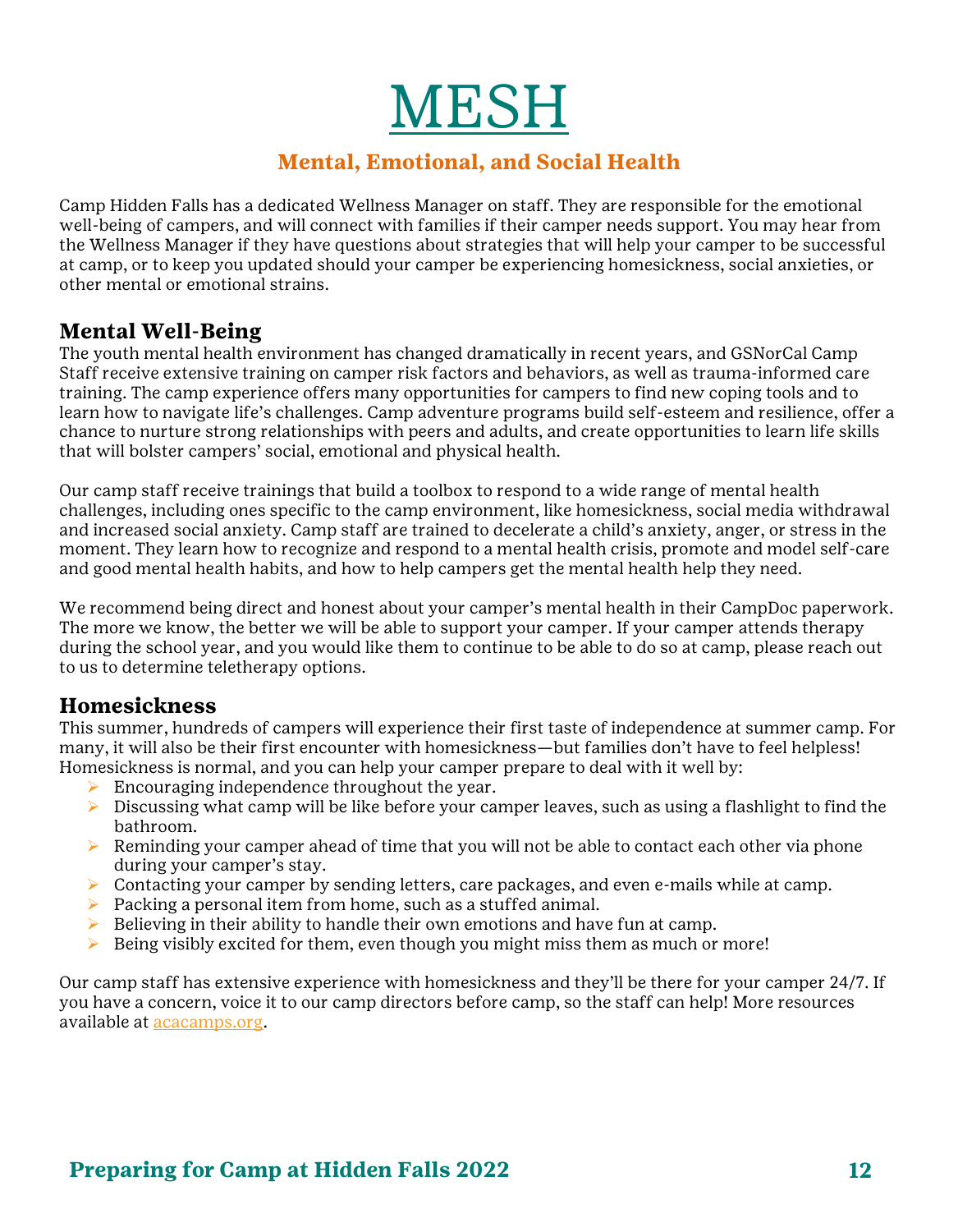#### **Behavior Policy**

Girl Scouts of Northern California strives to maintain a camp environment that is safe and fun for each camper, based on the Girl Scout Promise and Law. Our programs and camp environments are designed to provide a welcoming, anti-discriminatory experience for all, regardless of race, creed, or cultural background.

Campers are expected to be friendly to other campers and counselors. Campers have the opportunity to be active participants in designing their group agreements. Language or behaviors that hurt or intimidate other campers and staff members are not welcome.

Swearing, bullying, hitting, fighting, verbal harassment or any other disruptive behaviors are not permitted or acceptable at camp. Smoking, and/or use or possession of drugs or alcohol at camp, on field trips, or in camp vans is not permitted.

Our staff are trained youth development professionals, and have the support of experienced program directors to intervene and provide guidance if necessary. Family assistance will be sought regarding repeated misbehavior, and we will work with you to find solutions that help your camper to understand and abide by camp's policies. Should it become necessary for a camper to leave camp due to extreme behavior, we will expect a parent/guardian to pick up a camper as soon as possible using their own transportation and at their own expense. Session fees are not refundable for campers who return home due to misbehavior.

If you have any questions regarding this behavior policy, please contact us a[t registration@gsnorcal.org.](mailto:registration@gsnorcal.org)

#### **Emotional Preparation**

Here are ten tips to share with your camper that may help them adjust to camp:

- 1. Bring stamped, addressed envelopes and/or postcards with you to camp to write home.
- 2. Bring a few photos of your family, pets, and friends to put near your bed. You can even string up lights, banners, etc; just be sure to bring a little twine or duct tape to make it happen!
- 3. There's nothing like your favorite stuffed animal, pillow, or blanket to snuggle up with at camp.
- 4. Bring old clothes. It won't matter as much if they get dirty or lost.
- 5. Bring a fun book you've been looking forward to reading. You will have quiet time du ring the day for personal letter writing or reading.
- 6. Drink extra water at camp so you don't get dehydrated. Bring your own water bottle with your name on it.
- 7. Put on fresh socks and underwear every day.
- 8. Be sure and talk to your counselors about how you are feeling or what is happening for you at camp. They are there to help you have a great time!
- 9. Don't put your dirty clothes back in your suitcase or everything will have a funny smell. Bring a separate laundry bag for your dirty clothes.
- 10. Give new things a chance, whether it's archery, cookouts, camp songs, or even a long hike. New skills and adventures are what camp is all about!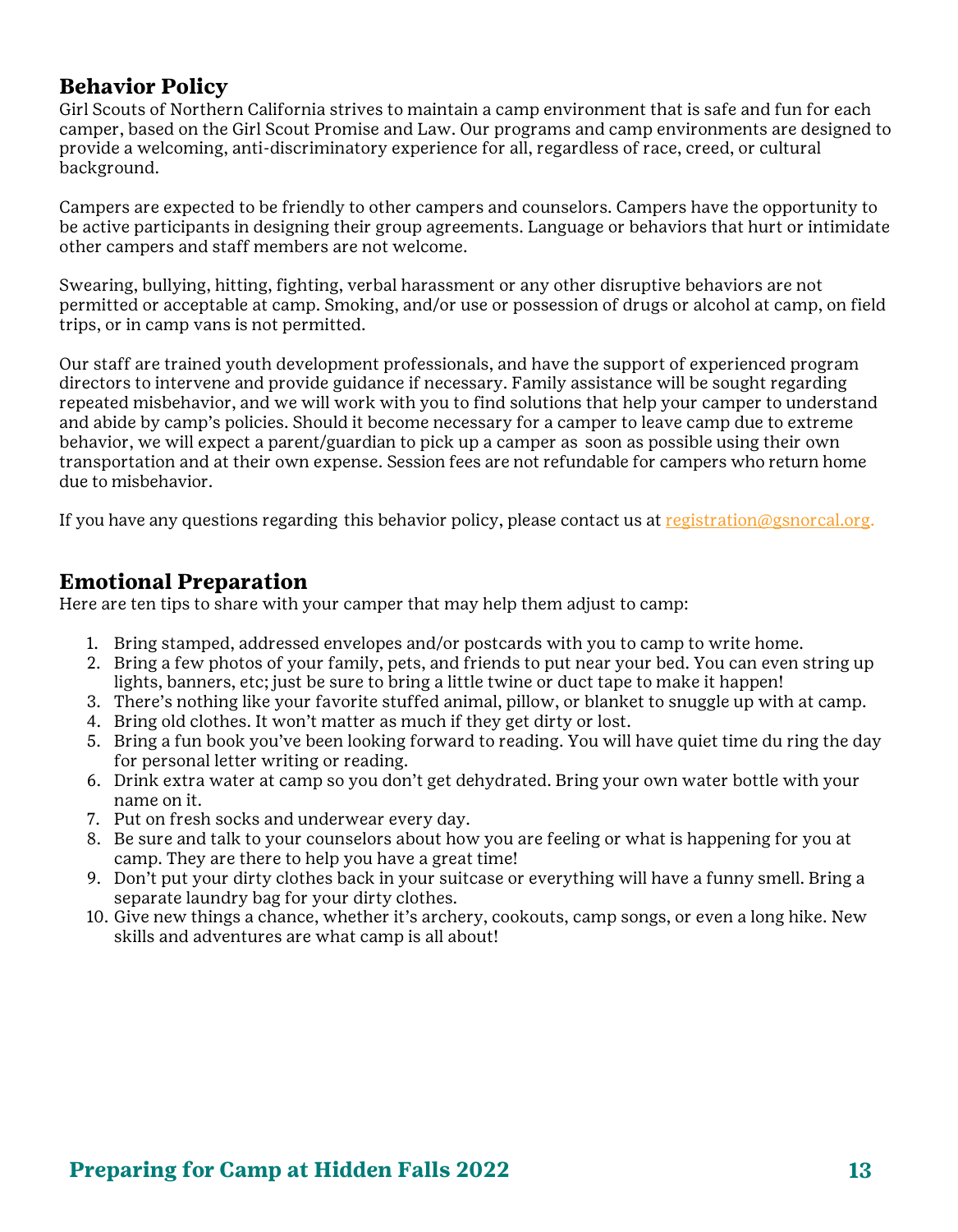## Packing Tips

## **Tips for Packing Smart**

⇨ Please mark everything you pack with your camper's first and last name.

- It is helpful if the camper packs their own gearthat way, they will know what they have brought to camp and will have some experience in packing for the trip home.
- Please limit luggage to two pieces: one sleeping bag and one suitcase or duffle bag.
- ⇨ All luggage must be clearly tagged with the camper's name, address, phone number, and camp they are attending.
- ► Use only luggage that can be securely fastened and do not pack your camper's gear in a trash bag, as it can easily be confused for trash!
- ⇨ Bring a bag for dirty laundry. (Trash bags are not recommended, as they are prone to breaking when moved around camp.)
- ⇨ Dress for safety. Although it's summertime, there are times when campers will have to wear long pants, so make sure these are packed. We discourage tank tops so that we can minimize sun exposure. If tank tops are packed, make sure they have wide straps for comfort and durability.

#### **The following items are not allowed at camp:**

- ⇨ Cell phones and personal electronic devices (i.e. iPads, iPods, MP3 players, eReaders, digital cameras, etc.)
- ▶ Pets/live animals
- ⇨ Personal sports equipment, wetsuits, bicycles, or craft items
- ⇨ Sandals (except for shower use)
- ⇨ Candy, gum, or snacks. Food in camper's sleeping area attracts animals, so please don't send them any!
- ⇨ Personal vehicles (except for family camp)
- ▶ Knives or weapons
- ⇨ Expensive or irreplaceable watches or jewelry
- ⇨ Any illegal item (such as drugs, alcohol, cigarettes, or weapons)

#### **Laundry**

Laundry service will only be provided during the three-week session. Campers should bring two weeks of clothing; we will launder the first week of clothing for campers to wear during the third week.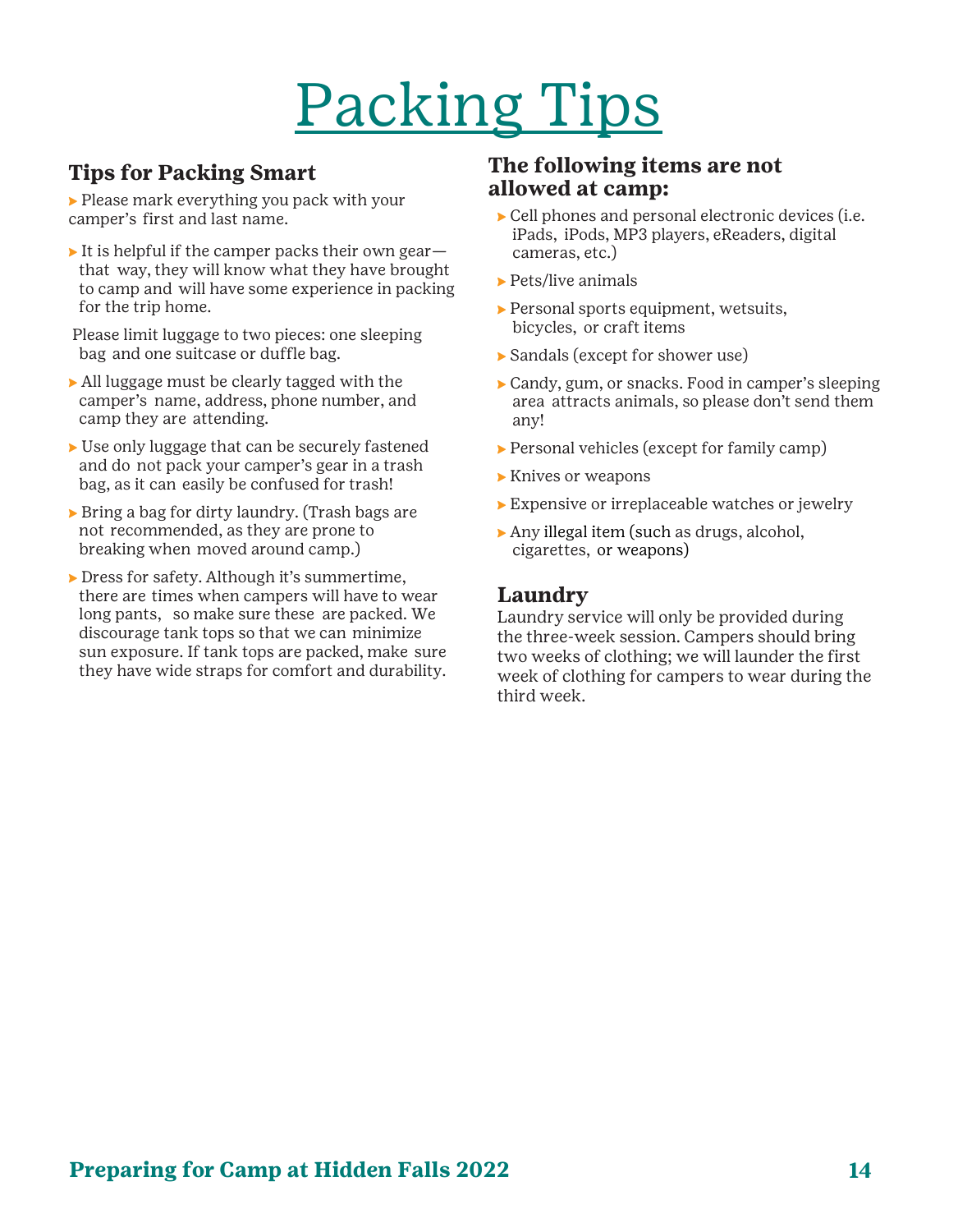## Packing Check List

The packing list below applies to ALL programs at Camp Hidden Falls. This is a general guideline. Please pack enough clothes for every day of a two-week session. Campers in the three-week session will have their first week of clothing laundered and returned to them for their third week.

 $\triangleright$  We suggest durable and inexpensive clothing— used items are better than new, especially when it comes to shoes.

⇨ We suggest avoiding packing in many small bags as it is easier to miss luggage on outgoing days. Campers will help move their luggage, so please pack accordingly.

\_\_\_\_\_\_\_\_\_\_\_\_\_\_\_\_\_\_\_\_\_\_\_\_\_\_\_\_\_\_\_\_\_\_\_\_\_\_\_\_\_\_\_\_\_\_\_\_\_\_\_\_\_\_\_\_\_\_\_\_\_\_\_\_\_\_\_\_\_\_\_\_\_\_\_\_\_\_\_\_\_\_\_\_\_\_\_\_\_\_\_\_\_\_\_\_\_\_

#### **Clothing**

- $\Box$  Shorts
- $\Box$  T-Shirts
- $\Box$  Underwear (Bring Extra)
- $\Box$  Socks (Bring Extra)
- $\Box$  Long Pants
- $\Box$  3-4 Long Sleeved Shirts
- $\Box$  3-4 Sweatshirts
- $\Box$  1-2 Bathing Suits
- $\Box$  Pajamas
- Warm Jacket
- $\Box$  Rain Gear Jacket and Pants or a Poncho
- $\Box$  2 pairs of sturdy closed toe shoes
- $\Box$  Water shoes or hiking sandals for creek stomping
- $\Box$  Flip flops for the shower
- $\Box$  Cap or Hat
- $\Box$  4-5 Double layered cloth face coverings or enough single use disposable face masks for your stay

#### **Toiletries**

- □ Shower Towel
- $\Box$  Face Cloth
- $\Box$  Soap, Shampoo/Conditioner
- $\Box$  Deodorant
- $\Box$  Toothpaste & Toothbrush
- $\Box$  Sunscreen (SPF 30+)
- $\Box$  Insect Repellant

#### **Equipment**

- $\Box$  Sleeping Bag
- $\Box$  Pillow
- $\Box$  Mess Kit or Heavy Plastic Plate, Bowl, Cup, & Silverware
	- *Tip: You can create a Mess Kit from inexpensive plastic dinner ware and a small "delicates" laundry bag*!
- $\Box$  Flashlight & Batteries
- $\Box$  Reusable Water Bottle
- $\Box$  Beach Towel
- $\Box$  Day Pack or Book Bag

#### **Optional Items**

- $\Box$  Paper, Addresses, Pen and Stamps
- $\Box$  Camera
- $\Box$  Address Book
- $\Box$  White Cotton T-Shirt or other item to Tie-Dye
- $\Box$  Costumes
- $\Box$  Fabric, ribbons, and photos to decorate your living area
- $\Box$  Sheets/Blanket to cover mattress
- $\Box$  Favorite stuffed animal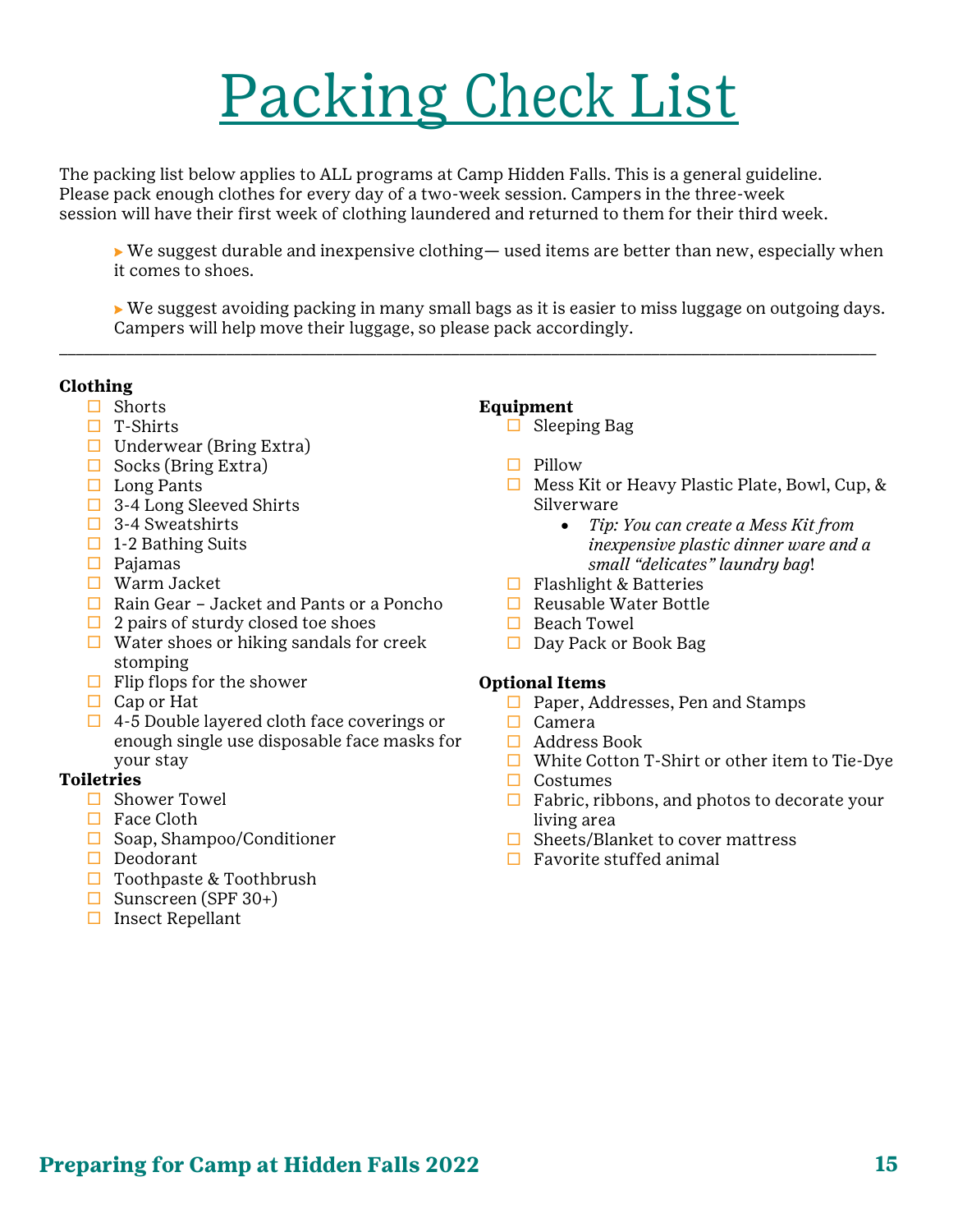## Common Questions

It's common for parents to have lots of questions of what their camper's life will be like while they're with us at camp. Parents and caregivers are often worried about sending their campers to camp, especially for the first time. We are here to support your camper and help them grow! Here are some notes on health and safety, as well as common concerns we hear. For a more detailed version of these concerns and policies, visit **[camp.gsnorcal.org](http://camp.gsnorcal.org/)**, but you're welcome to contact our staff with any additional questions.

#### **Accessibility**

Girl Scouts of all abilities—including those with disabilities and health concerns—are welcome and encouraged to join us at camp! Prior to registering, we recommend you contact us so we can make sure we are able to provide your camper with the accommodations and support they need to have a great camp experience. Our staff can also help you choose the sessions that are best fit for your camper.

#### **Birthdays**

Please be sure to list their birthday on their registration form and we'll make sure they get recognized on their special day!

#### **Bedwetting**

If your camper wets the bed, it's not unusual, and you don't have to worry. Please let us know on the camper information sheet and/or health history form. Your camper should speak with their counselor if they have an accident, and staff will discreetly launder the bedding and clothes.

#### **Food at Camp: Meals, Special Diets, and Allergies**

**Meals:** We strive to provide well-balanced, nutritious and child-pleasing menus at camp and of course the occasional s'more! An experienced food service manager is responsible for meal planning and will ensure that healthy options are always available.

**Special Diets & Allergies:** Our food service manager is experienced at providing vegetarian, vegan, gluten-free, and lactose-free options and we can usually accommodate most other special diets; however, reaching out before camp will help you, your camper, and the camp prepare appropriately—especially if your camper's needs are significant.

Please identify if your camper has an allergy or intolerance on their health from. We ask that you identify the type of allergy your camper has and provide information on managing an allergic reaction. During meal time, our staff will instruct campers with special diets as to the menu items safe and available at each meal.

For our **gluten-free** campers: although we do provide gluten-free meals, we suggest that you pack a small, well-labeled bag of food (regular grocery sack-sized or smaller) to have available to your camper in the dining hall. You can turn this in at check-in on the first day. We will do our best to return all unused food at the end of the session but please ask your camper to collect this before they leave camp.

**Lactose intolerance** can be managed completely by camp—no additional food needs to be sent. However, if there are specific brands that your camper is most comfortable using for dairy substitutes, we suggest that you pack a small, well-labeled bag of food (regular grocery sacksized or smaller) to have available to your camper in the dining hall. You can turn this in at check-in on the first day.

Please note that, while we do minimize **peanut and tree nut use** at camp, we are not completely nut-free, and our kitchens are not crosscontamination free for gluten, nuts, wheat, dairy, or soy. Any snacks that are labeled as processed with or containing nuts will be restricted from campers with allergies.

Depending on the severity of allergies in camp, we'll adjust the meal plan on a session-by- session basis to avoid offering allergy-provoking foods and cross-contamination.

#### **Gender Identity and Pronouns**

Camp extends opportunities to campers and staff who identify with the girl experience. Girl Scouts serves campers who have been historically marginalized and systemically excluded from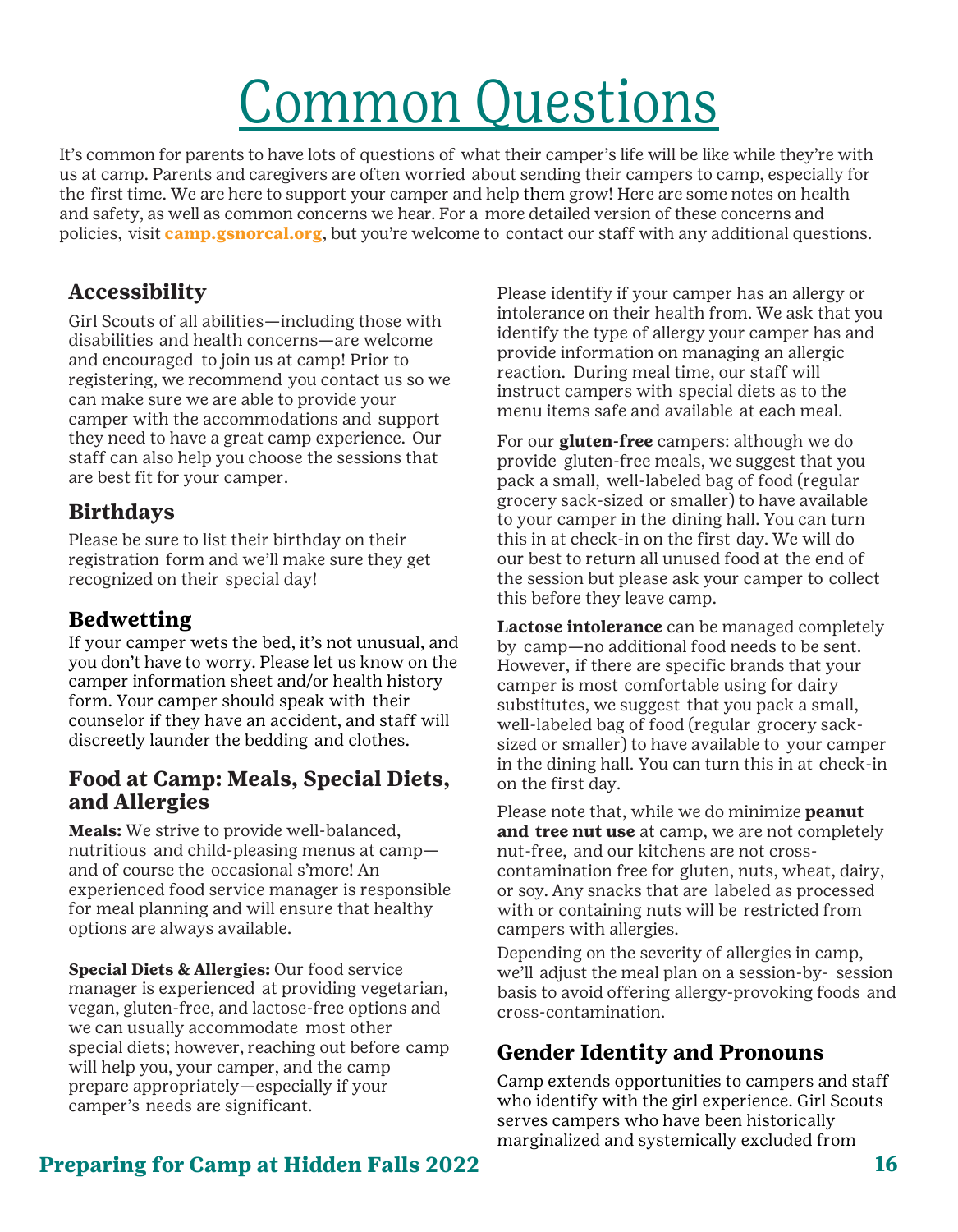outdoor spaces. This can and does include cisgender girls, gender-expansive youth/ nonbinary youth, and trans-female and trans-male youth. Camp is a space where everyone's identity is respected and celebrated; children should not have to keep their identity a secret to retain a place in our program. Your camper will be invited to share how they would like us to refer to them during their time at camp, and to share their pronouns if they are comfortable doing so.

Our camps work diligently to create a space where everyone is emotionally and physically safe. Our policies surrounding restrooms, cabins, swimsuits, etc all support this work. You can find these policies in detail in our Culture Code.

Please read the Camp Culture Code, which includes a section on gender identity, in full. You can find the Culture Code towards the end of this camper packet.

#### **Bathrooms, Showers, and Hygiene**

Bathrooms are located in unit. We will let your camper know the nearest bathroom locations once they are at camp. Showers are centrally located and shared between units.

Please talk with your camper before they come to camp about taking care of their daily personal hygiene needs. Remind them about brushing their teeth, combing their hair, and washing their face every day. The staff will also support these hygiene practices as much as possible. Due to the number of people in camp and the practice of water conservation, campers shower every other day.

#### **Bedwetting**

If your camper wets the bed, it's not unusual, and you don't have to worry. Please let us know on the camper information sheet and/or health history form. Your camper should speak with their counselor or another staff person if they have an accident, and staff will discreetly launder the bedding and clothes.

#### **Behavior Policy**

Girl Scouts of Northern California strives to maintain a camp environment that is safe and fun for each camper, based on the Girl Scout Promise and Law. Our programs and camp environments are designed to provide a welcoming, anti-

#### **Preparing for Camp at Hidden Falls 2022 17**

discriminatory experience for all girls regardless of race, creed, or cultural background.

Campers are expected to be friendly to other campers and counselors. Campers have the opportunity to be active participants in designing their group agreements. Language or behaviors that hurt or intimidate other campers and staff members are not welcome.

Swearing, bullying, hitting, fighting, verbal harassment or any other disruptive behaviors are not permitted or acceptable at camp. Smoking, and/or use or possession of drugs or alcohol at camp, on field trips, or in camp vans is not permitted.

**Our staff are trained youth development professionals, and have the support of experienced**

## **Health Care at Camp**

Our staff and campers work together to take a preventative approach to health care in camp. A Health Care Supervisor is on staff and is responsible for monitoring and administering first aid and routine health care, per Treatment Protocols. Should a camper become ill while at camp, they will be admitted to the camp Health Center or taken to the nearest hospital if needed, and the camp director will contact the emergency contact listed on the camper's health form.

⇨ Please review our COVID-19 preparedness and response guide, starting on page (16) for a complete guide to camp's 2021 healthcare plan.

#### **Illnesses, Communicable Disease, and Lice**

Do not send your camper to camp if they have been exposed to a communicable disease or if they are ill.

Girl Scouts of Northern California does require an immunization history as part of the health form required for camp. Currently, the health history form does include an option for an exemption to vaccinations for medical or personal reasons. To read more about our protocols related to communicable diseases, please read Communicable Disease Protocols for Girl Scouts of Northern California.

If a participant is not immunized, they are required to complete the Immunization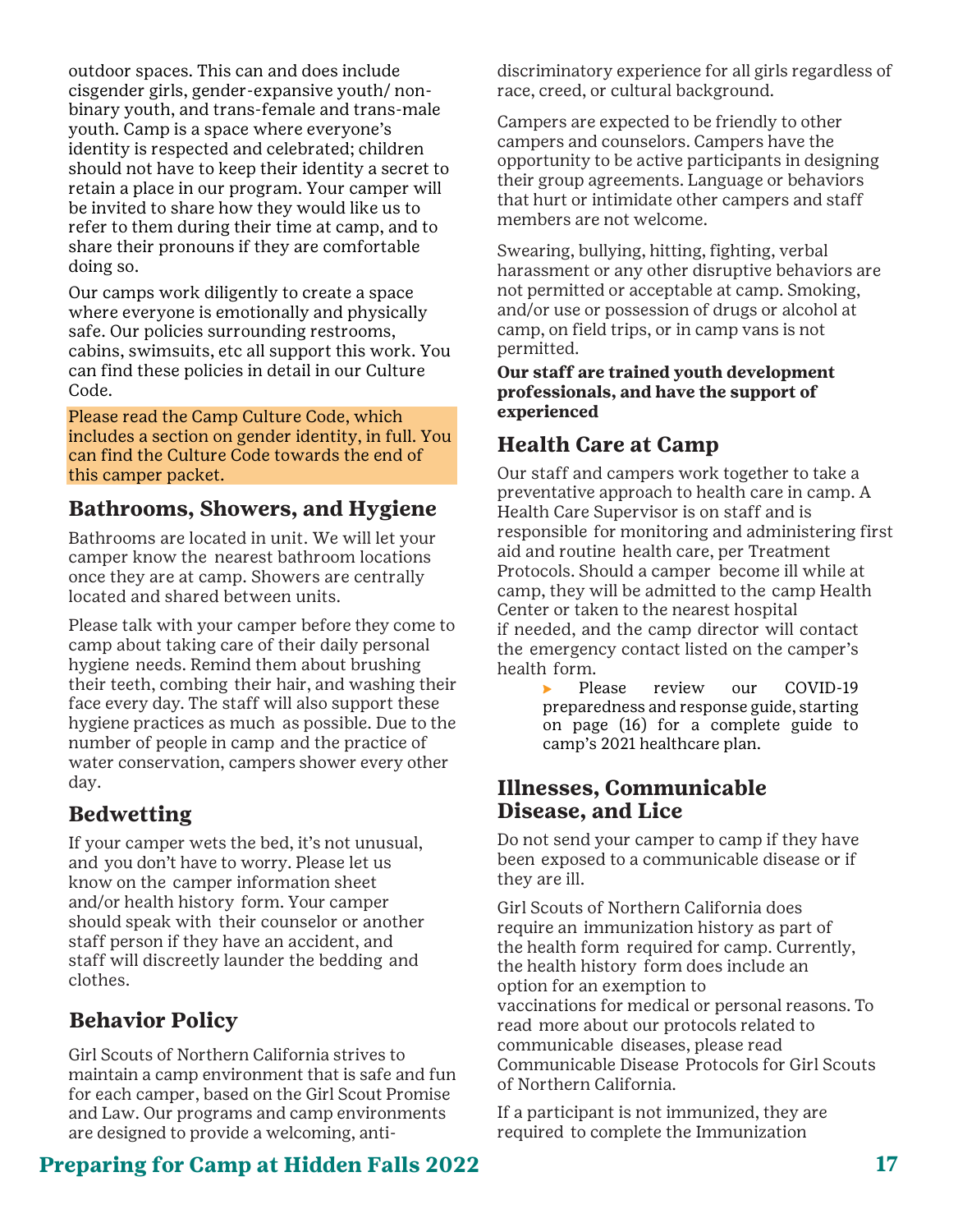Exemption Form and submit with the health form via CampDoc.

Please check your camper for lice before coming to camp, as all campers will be screened upon arrival. Any child with lice will need to spend at least one night in the health center to receive treatment before joining their unit. You will also have the option to take your camper home to treat them there. You can learn more about lice at **[headlice.org](https://www.headlice.org/comb/)**.

#### **Medication**

The following applies to all medications including vitamins, inhalers, prescriptions and over-thecounter medications:

- ⇨ All medications must be listed on the health form.
- ⇨ Please bring all medications to the bus loading in a labeled ziplock bag—do not pack medications in their suitcase. The only exception to this is inhalers, which campers may keep with them.
- $\triangleright$  Medications must be in the original container with the camper's name, address, and complete directions on the container. California law states that medications not in the original container cannot be dispensed by the Health Care Manager.
- ⇨ Print the medication confirmation form from your CampDoc account and include it in the ziplock bag.
- ⇨ If campers require an epi-pen, we require that you send 2 with them (1 for the health center and 1 for the unit).

State regulations cover the storage and dispensing of medications. All medications must come to camp in original containers and be stored by the Health Supervisor in locked compartments in the camp health

center. The Health Supervisor will dispense medications as indicated by the physician's

instructions for prescriptions and/or by label instructions for over-the-counter medications. If over- the-counter medications should be given different than the label, a note must be provided from an MD or NP.

If a camper refuses to take prescribed medications, this refusal is documented in the health log and the parent/guardian is notified.

#### **Lost and Found**

Participants are responsible for all items brought to events or camps. Neither Girl Scouts Northern California nor the camp can be held responsible for the loss or damage to a participant's personal belongings. It is best to have your name on all items. Any items left in the camp lost and found will be held at council for 2 weeks and then donated to a local charity.

#### **Photo Updates**

We post 10-15 photos every few days on the GSNorCal Camp Rocks! Facebook page, here: [facebook.com/gsnorcalcamps](file:///C:/Users/kconnon/Desktop/Camp%202021/Info%20Packets/facebook.com/gsnorcalcamps)

#### **We do not have a dedicated camp photographer to capture regular photos of every child.**

Facebook photos are just a glimpse into what's happening at camp, and they are not intended to provide regular updates or "proof of life". Our capacity to take and share photos varies significantly day to day

Please don't rely on social media for reassurance! If you would like to check on your camper, do not hesitate to call or email.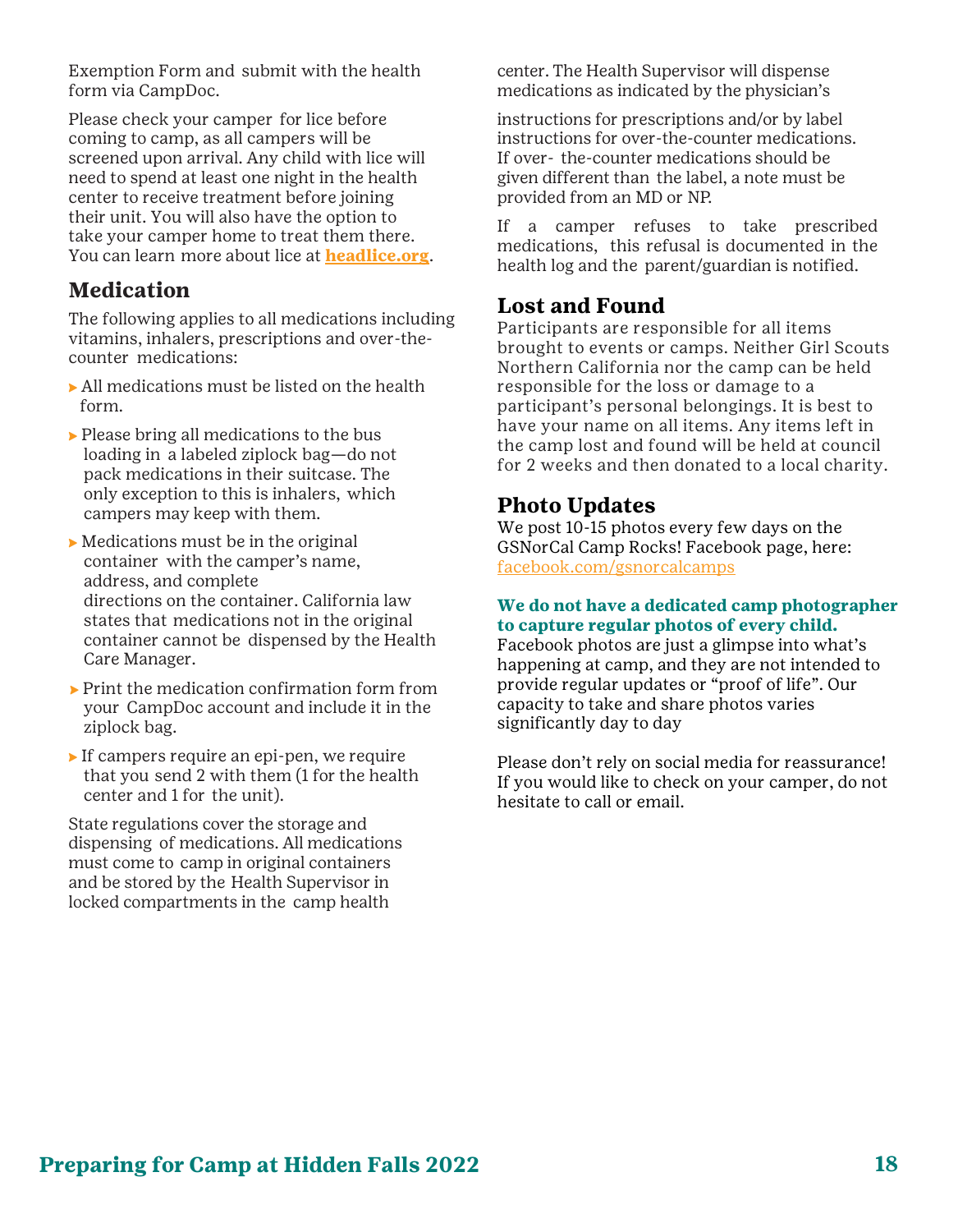## Safety at Camp

### **Archery**

Campers of all ages will participate in archery. Archery activities are led by a certified archery instructor. Campers may not participate in archery unless a trained adult is present. Campers receive an orientation that includes safety rules prior to participating in this activity.

## **Aquatics**

Water activities are only available when a certified lifeguard is present. Campers will be required to wear lifejackets (PFDs) when swimming at the waterfall in addition to having a lifeguard present.

## **Emergency Contact**

All designated emergency contacts should be available while your camper is at camp. Camp staff may call you for the following:

- ⇨ Homesickness of your camper that is getting worse, not better.
- ⇨ Inappropriate conduct by your camper.
- ⇨ Illness or injury to your camper that continues for an extended period of time, requires medical attention outside of camp, or requires them to be picked up by the parent/guardian.

Remember that your camper will not have access to a telephone. The telephone in camp is for business and emergencies only. If you have an urgent need to talk with your camper, contact the Girl Scout office first: 1-800-447- 4475 ext 2091. During business hours (M–F, 8:30 AM–5:30 PM), the council staff will contact the camp director, who will then respond to your call. If it is after hours or on weekends and there is an emergency, our After-Hours Emergency Number is 1-877-636- 1912

## **Unit Life & Care of Camp**

We take care of our camp together! Each camp unit may have a "kaper" or job each day. Depending on age and ability, campers may handle nontoxic cleaners in spray bottles to clean frequent touch and common areas. All campers are instructed to wash their hands after cleaning.

## **Trips out of Camp**

Our campers may have the opportunity to take a trip out of camp. Campers will be oriented to safety guidelines and transported to off-camp sites in vans driven by an experienced staff of age 21 or older with a good driving record. All staff drivers have passed GSNorCal's driving check. Staff members carry a cell phone for emergencies. Programs are staffed by certified or experienced counselors who have training in First Aid, CPR, supervision and safety procedures.

#### **Visitors at Camp**

For camper safety and security, visitors are not permitted during camp sessions. Emergency Line: 1-877-636-1912

#### **Weather & Emergencies**

A Girl Scout is always prepared, and that includes at camp. During training, staff will learn and practice emergency weather procedures and emergency action plans. At the beginning of each session, campers will also learn what to do in an emergency and will have practice drills during their time at camp.

If weather is unusually hot or cold, activities will be modified to keep campers safe. Weather alerts are monitored and there are designated storm shelters.

Please remember that during weather alerts phone lines need to remain open to contact emergency services. Do not call during severe weather. If it is after-hours or on weekends, our After-Hours Emergency Number is

1-877-636-1912. The council answering service will contact the appropriate council staff and they will contact you. In case of a natural disaster, information will be emailed and posted online.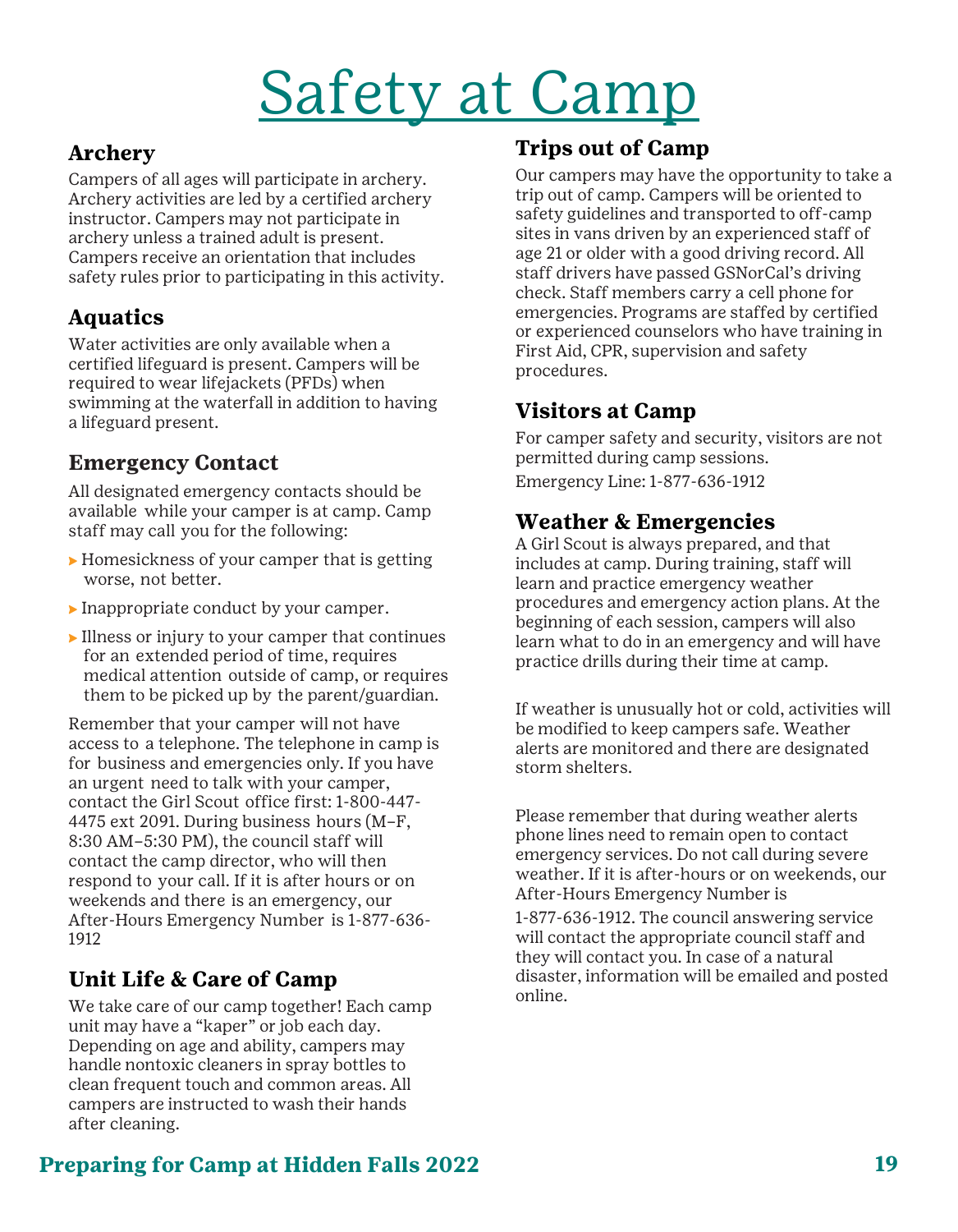## Required Camp Forms

After you register for a camp, you will receive an email with all the forms you'll need to fill out before your child joins us for camp. Campers will not be able to stay at camp without turning in the required forms by the due dates listed below. **[Campdoc.com](https://app.campdoc.com/!/home/auth/login)**

| <b>Form Name</b>                                   | <b>Due Date</b> | <b>About the Form</b>                                                                                                                                                                                                                                                                      |
|----------------------------------------------------|-----------------|--------------------------------------------------------------------------------------------------------------------------------------------------------------------------------------------------------------------------------------------------------------------------------------------|
| Record of Health<br>Exam<br>& Immunization<br>Form | June 1, 2022    | Your camper will need to have a completed Health Exam<br>Form signed by your doctor, which includes an<br>immunization record. Once completed, you'll upload this<br>through your CampDoc portal.                                                                                          |
| Immunization<br>Exemption<br>Form                  | June 1, 2022    | If your camper is not immunized, you'll also need to<br>complete the Immunization Exemption Form and<br>submit it with the health form via CampDoc.                                                                                                                                        |
| CampDoc<br>Health<br>Profile                       | June 1, 2022    | You'll need to fill out your camper's CampDoc Health Profile.<br>You will receive a "Welcome Invite" email from CampDoc.com<br>with information about how to complete your camper's<br>health information. These emails are sent within 1-2 weeks of<br>completing your camp registration. |
| Program<br>Specific<br>Waiver(s)                   | Check-In        | Depending on your camper's program, there may be some<br>additional program-specific waivers for you to fill out. If your<br>camper's program does require additional waivers, they will<br>be emailed to you at your time of registration with<br>instructions on how to complete them.   |

#### **Fees, Payments, and Cancellations**

All camp fees must be paid no later than 4 weeks prior to the camp session your camper is attending. You can pay your bill online with DoubleKnot using the instructions included on your registration receipt.

Your camper's registration will be cancelled if payment has not been received by the due date. If, for any reason, you cannot meet this financial obligation, you must contact GSNorCal immediately at 1-800-447- 4475 ext 2091. No participant will be allowed to go to camp unless their camp fee is paid in full.

If you must cancel your camper's registration, please notify us as soon as possible so another child will have a chance to go to camp. Cancellations must be done through Member Services—clicking the "cancellation" feature on CampDoc will not cancel a registration. Refund procedures are outlined online at camp.gsnorcal.org.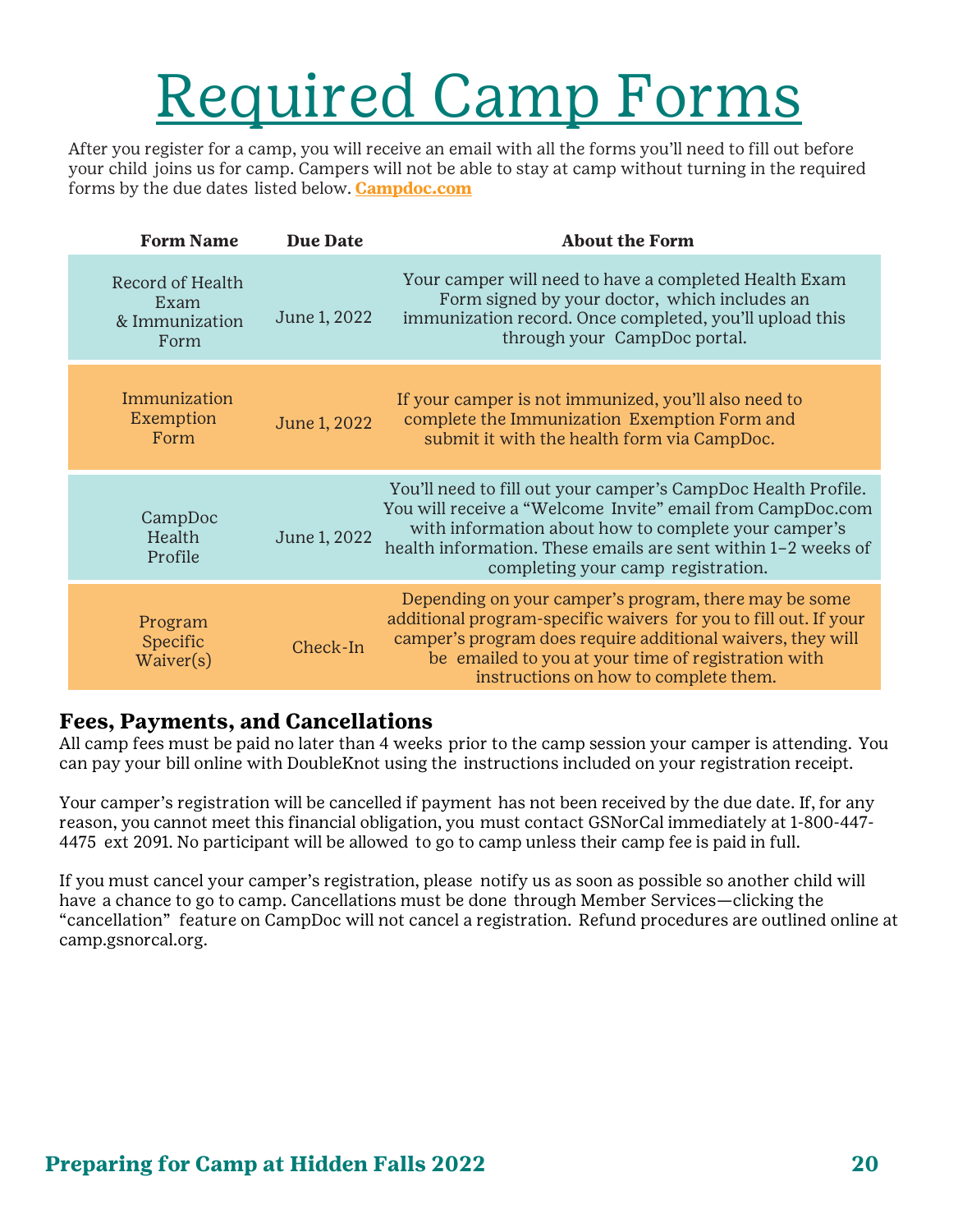## Camp Culture Code

Girl Scouts of Northern California's council-run resident camps adhere to GSNorCal's Policy for Building Equitable Community for All. We ask that you review this document in its entirety. All members of the camp community are part of GSNorCal's commitment to inclusive and engaging experiences for Girl Scouts and their adult allies.

#### • Please review the full "Policy for Building Equitable Community for All" **[HERE.](https://www.gsnorcal.org/content/dam/girlscouts-gsnorcal/documents/volunteer_resources/volunteer-essentials/volunteering-volunteer-policy.pdf)**

In addition to GSNorCal's Policy, the GSNorCal Camp Team has prepared the following Camp Culture Code & FAQ to help better prepare campers, families, and staff for some of the unique questions, concerns, and opportunities for inclusion that come up in the residential space of camp.

#### Camp Culture: What to Expect

Camp is a community. The community of camp is unique; it is shaped by the physical, outdoor space of camp, the teambuilding nature of our activities, and the welcoming environment that we strive to create. This means that camp has its own distinct culture. Your camper should expect to be immersed in an environment that:

- Encourages personal responsibility: campers take care of themselves, camp, and one another.
- Takes place in nature: campers learn environmental stewardship and share space with bugs and critters.
- Is "unplugged" and focused on being present: campers will not have access to electronics.
- Encourages self-exploration: campers try new things, explore their identity, and gain confidence.
- Relies on teamwork: campers work together as part of a team.
- Is respectful and inclusive: campers and staff strive to create a safe space and respect one another's identities.
- Nurtures belonging and the active practice of allyship: Allyship is the active way of life that allows campers to keep an open mind and heart about the lived experiences of others so that they can learn how to nurture equity, opportunity and inclusion for everyone.

#### **What topics are included in the Camp Culture Code?**

The Camp Culture Code is intended to set expectations for campers, camp staff, and families ahead of their time at camp. Together, we can create a safe and inclusive environment that celebrates who we are as individuals. In an effort to help us all come to camp informed and empowered to be a part of that safe space, we've included the following content in the Culture Code:

- Section 1: Key Terms
- Section 2: Gender and Identity
- Section 3: Sexual Orientation
- Section 4: Disabilities, Neurodivergence, and Accessibility
- Section 5: Race and Ethnic Diversity
- Section 6: Faith and Spirituality

#### **Why is the Culture Code important?**

Camp is a place where everyone should feel comfortable being their authentic self. As the youth mental health crisis grows increasingly urgent, GSNorCal dedicates ourselves to making all youth feel seen, heard, and safe. In the residential space of camp, this culture is especially empowering for youth. Our campers develop the confidence to love who they are, to feel that they are valued, and to experience the warmth and kindness of peers and mentors. The Culture Code is a pledge to ensure all campers and staff feel valued and safe at camp.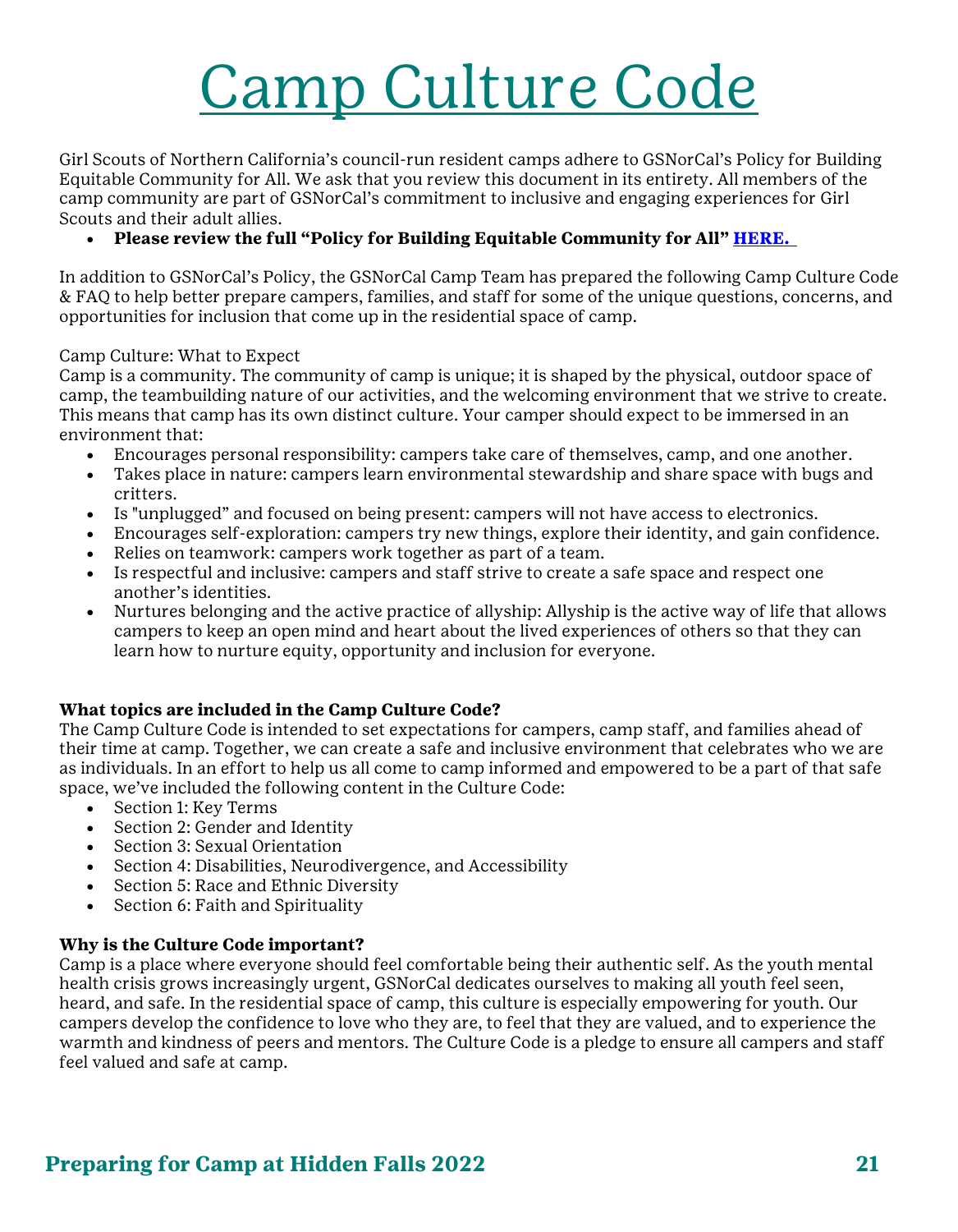#### **How does the Culture Code affect me and my camper?**

At Girl Scout Camp, we all commit to actively building a sense of belonging for all of our community members. We ask all staff, volunteers, parents, caregivers, and youth to commit to working towards the practices of LGBTQIA+ Allyship, Antiracism, and Anti-Oppression. The Girl Scout Movement strives to be a safe place to stand against hate and discuss issues that are dividing our nation. If you are someone who is not open to participation in anti-racism and LGBTQIA+ allyship work, our camp programs are not a good fit for you and your child. If you have any questions or concerns about what this commitment to Diversity, Equity, Inclusion and Belonging means, please do not hesitate to reach out to **[info@gsnorcal.org](mailto:info@gsnorcal.org)**. We would be more than happy to discuss this Culture Code with you.

#### Section 1: Key Terms

- Diversity Psychological, physical, and social differences that occur among any, and all individuals; including but not limited to race, ethnicity, nationality, socioeconomic status, education, marital status, religion, language, age, gender identity, sexual orientation, mental or physical ability, perspectives, learning styles, etc.
- Inclusion The act of creating environments in which any individual or group can be and feel welcomed, respected, supported, and valued to fully participate and bring their full authentic selves. An inclusive and welcoming climate embraces differences and offers respect in the words/actions/thoughts of all people.
- Equity The guarantee of fair treatment, access, opportunity, and advancement while at the same time striving to identify and eliminate barriers that have prevented the full participation of some groups.
- Belonging Feeling accepted as a member or part. Acceptance does not mean you agree on everything with everyone around you. Sharing your differences and still accepting a person creates peace. Belonging focuses on our connections, rather than our differences.
- Discrimination The unfair or prejudicial treatment of people and groups based on characteristics such as race, gender, age or sexual orientation.
	- o Racism- Prejudice, discrimination, or antagonism directed against a person or people on the basis of their membership in a minority or marginalized racial or ethnic group
	- o Homophobia- Fear, hatred, discomfort with, or mistrust of people who are lesbian, gay, or bisexual.
	- o Transphobia Fear, hatred, disbelief, or mistrust of people who are transgender, thought to be transgender, or whose gender expression doesn't conform to traditional gender roles.
	- o Ableism- The discrimination of and social prejudice against people with disabilities based on the belief that typical abilities are superior. Ableism is rooted in the assumption that disabled people require 'fixing' and defines people by their disability.
	- $\circ$  Religious Discrimination-Opposition or hostility towards another because of their religious beliefs or lack of religious beliefs.
	- o Classism- The systematic oppression of subordinated class groups to advantage and strengthen the dominant class groups, assigning characteristics of worth and ability based on social class.
- Privilege- Refers to certain social advantages, benefits, or degrees of prestige and respect that an individual has by virtue of belonging to certain social identity groups. These privileged social identities correlate to people who have historically occupied positions of dominance over others.
- Intersectionality- The acknowledgement that everyone has their own unique experiences of discrimination and oppression and we must consider everything and anything that can marginalize people – gender, race, class, sexual orientation, physical ability, etc.
- Allyship- The role of a person who advocates and actively works for the inclusion of a marginalized or politicized group in all areas of society, not as a member of that group but in solidarity with its struggle and point of view and under its leadership.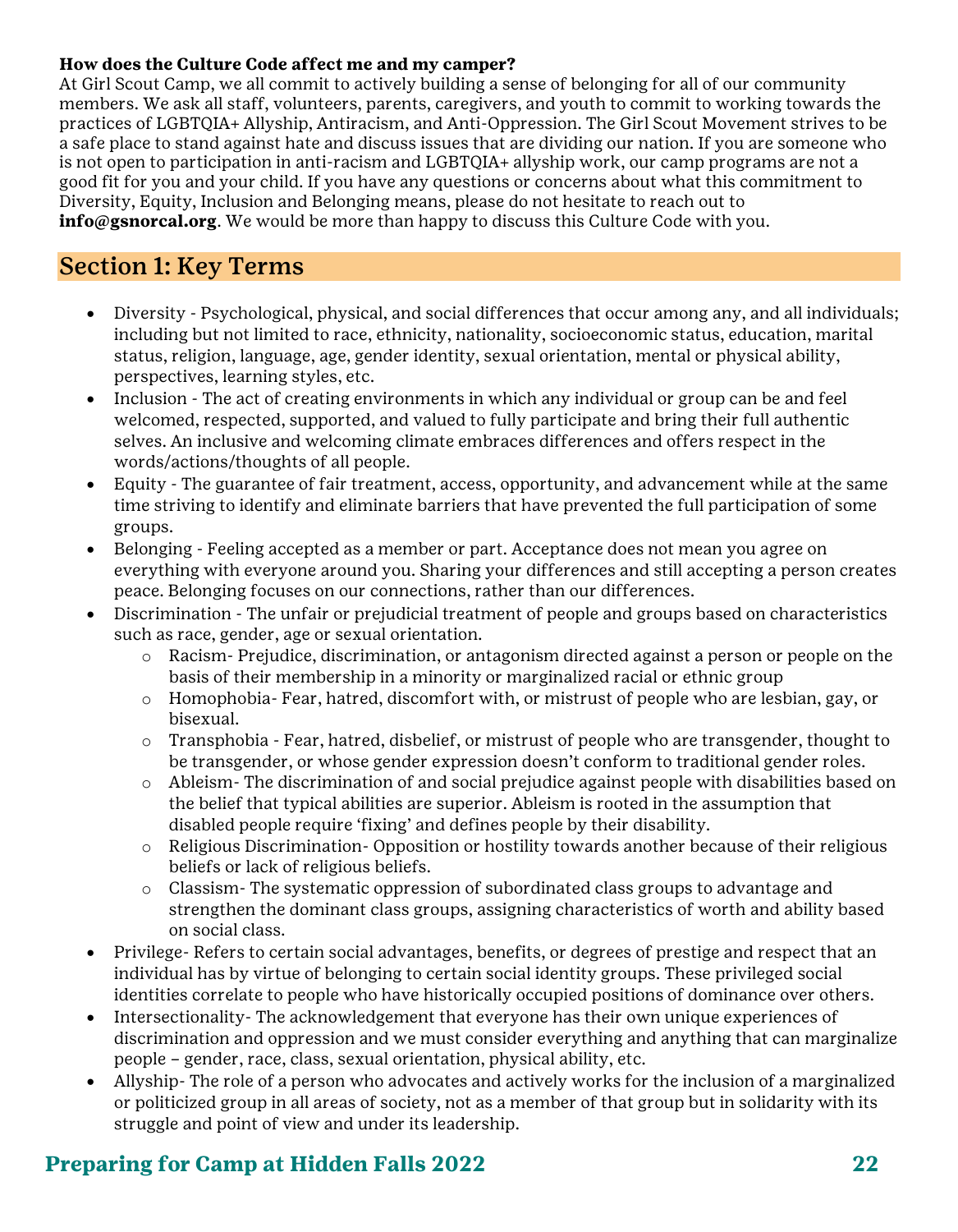## Section 2: Gender and Identity

#### Who will be at camp?

Girl Scouts of Northern California's camps serve campers who have been historically marginalized and systemically excluded from outdoor spaces. We center the voices and experiences of girls and women, and welcome all campers and staff who identify with the girl experience. This can and does include cisgender girls, gender-expansive youth/ non-binary youth, and trans-female and trans-male youth.

Key Terms

- Gender Identity A person's psychological sense of self. This is how a person has come to understand themselves to be. This may or may not align with their sex assigned at birth.
- Sex assigned at birth A term that a medical professional uses to describe a child at birth based on their external anatomy.
- Gender Expression How someone presents themselves on the outside. This may be expressed by the way someone acts or their clothing, and is typically associated with presenting either masculine or feminine.
- Gender-Expansive A person who may have a more flexible range of gender identity and/or expression than typically associated with the gender binary.
- Non-binary Describes a person who identifies outside of the gender binary. Non-binary people may identify as being neither a man or a woman, male or female, boy or girl, both a man and a woman, somewhere in between, or as falling completely outside these categories entirely.
- Cisgender A term used to describe a person whose gender identity aligns with their sex assigned to them at birth.
- Transgender A term used to describe people whose gender identity and/or expression differs from cultural expectations based on the sex they were assigned at birth. Being transgender does not imply any specific sexual orientation.
	- o Trans-Female: a trans female is a woman/girl who was assigned male at birth
	- o Trans-Male: a trans male is a man/boy who was assigned female at birth
- Queer An umbrella identity term used by people who do not conform to norms of heterosexuality and/or the gender binary.

It is critical to note the important differences between definitions of identity, expression, sex, attraction, and other key vocabulary. For more information, go to [The Genderbread Person | A free online resource](https://www.genderbread.org/)  [for understanding gender identity, gender expression, and anatomical sex.](https://www.genderbread.org/)

#### **Is Girl Scout camp for "girls only"?**

No. Our camps serve cisgender girls, gender-expansive youth, non-binary youth, and trans-female and trans-male youth. Our camps are staffed with youth development professionals of all gender identities.

At GSNorCal, we recognize that gender is not binary, and we reject the notion that everyone must be exclusively male or exclusively female. As members of the Girl Scout community, we embrace a youthcentered approach to notions of sex and gender. We have expanded our understanding of who belongs at Girl Scout camp, and are committed to serving all youth who identify with the girl experience.

Camp is a space where identities and pronouns are respected and celebrated. Some kids who attend camp have come to understand their gender identity does not align with female. Children should not have to keep their identity a secret to retain a place in our program. If a camper identifies as gender-expansive, non-binary, or trans, they will be welcomed at GSNorCal's camps.

Girl Scouts is committed to providing brave spaces that empower girls and marginalized groups through a break from dominant culture. Camp works to provide safety, care, and confidence-building opportunities where our campers can thrive. In an effort to establish this break from dominant culture, GSNorCal does not enroll cisgender boys at our council-run resident camps. Cisgender boys may enroll in family camp programs.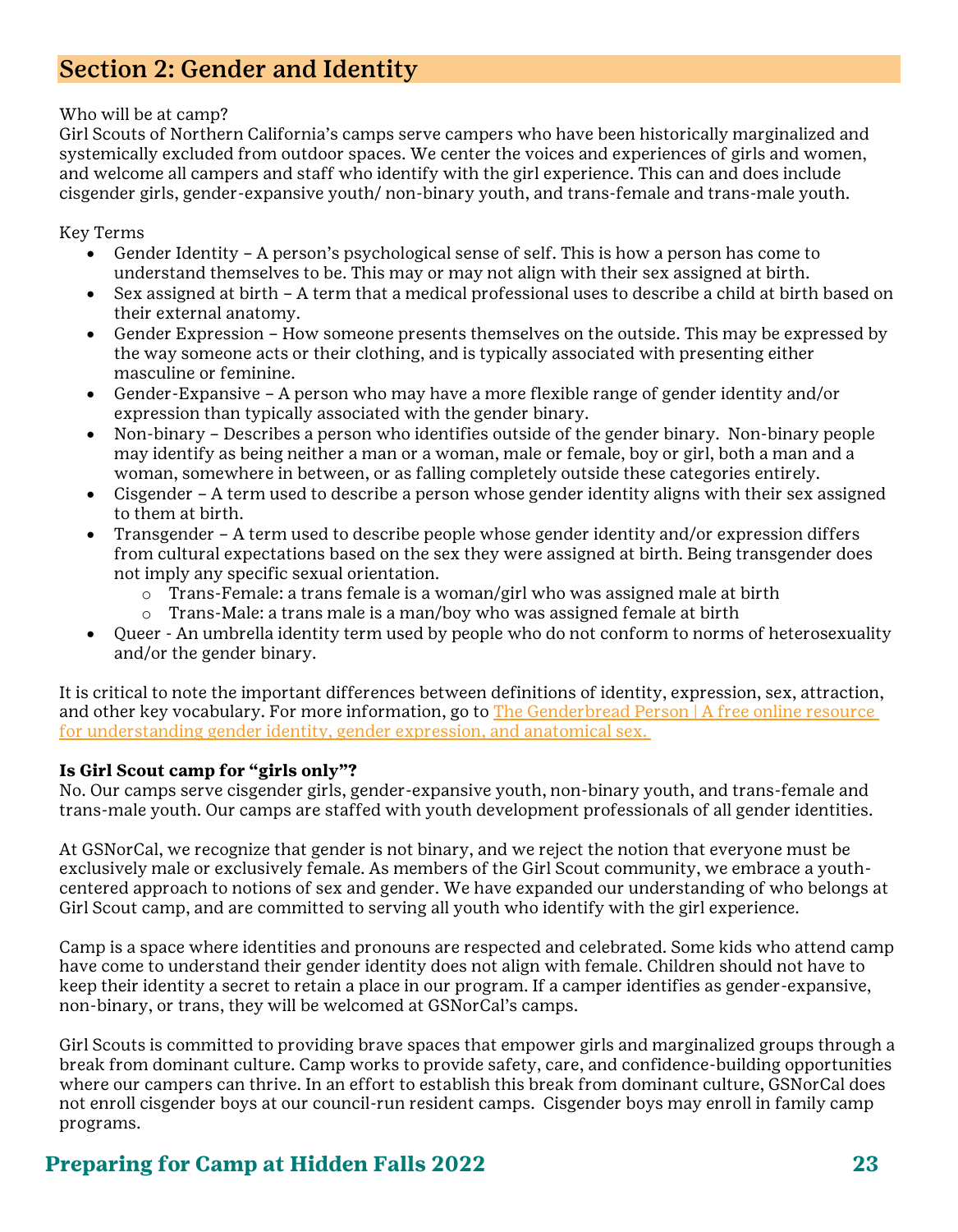#### **Will my camper be asked to share their pronouns?**

Yes. However, we will never force anyone to disclose or discuss these aspects of their identity. We will ask how your camper would like us to refer to them during their time at camp and to share their pronouns if they are comfortable doing so. As with everything at camp, sharing pronouns is challenge-by-choice; campers who would prefer not to share will not be pushed to. Counselors will model this by sharing their pronouns with groups.

It is the camper's decision who they disclose information about their identity to. We value the relationships and trust we build with campers while at camp. For this reason, we will not break the trust and confidentiality of the camper unless it pertains to their or others' safety. This includes, but is not limited to, anything the camper discloses with regards to their gender identity or sexual orientation. We encourage campers to share their identities with people at home if and when they feel safe doing so.

#### **Are all of the camp staff women?**

No. Applicants are encouraged to apply without regard to gender identity, gender expression, or sexual orientation. Our staff reflect a spectrum of gender identities and have a wide range of lived experiences. It is important to us that our staff reflect the diverse groups of campers we serve. We believe that our campers should have the benefit of a diverse group of role models.

#### **What about bathrooms and showers?**

Privacy is an essential and fundamental right of everyone at camp. This includes toilets, changing areas, and showers, which are single use and all-gender. Staff members have separate spaces to shower and use the restroom that they do not share with campers. At no point are bathrooms occupied by staff and campers at the same time. Campers and staff members can also utilize lockable bathroom stalls as private changing spaces.

#### **What about bunks?**

There is only one body per bed at camp. Beds are considered private spaces that are not shared with others. Campers have separate sleeping spaces from staff members. If a camper needs the attention of a staff member during the night, they will have access to the staff member cabin/ sleeping area.

Campers are grouped in living units by age and not by gender identity.

#### **What is the Swimsuit Policy?**

For the emotional safety and equity of all our campers, our swimsuit policy for camp includes both a top and a bottom covering for all campers and staff members, regardless of gender identity. Some examples of this may look like a rash-guard and boardshorts, a bathing suit top and bottom (navels do not need to be covered, but chests do), or some combination of the two. This policy is also extended to camp staff.

#### **What if gender identity topics are raised at camp?**

We respect and nurture belonging and safe spaces for every camper by respecting their gender identity. While we invite every camper and staff member to share their pronouns, we will only discuss gender identity with campers if questions are raised organically. If questions or issues about gender identity arise among campers, staff are trained to address the questions or issues with respect and in an ageappropriate manner. We do not discuss camper or staff bodies or sex assigned at birth.

This is in alignment with GS NorCal's commitment as outlined in our *Culture Code for Equity & Belonging* and *Volunteer Policy for Building Equitable Community for All*.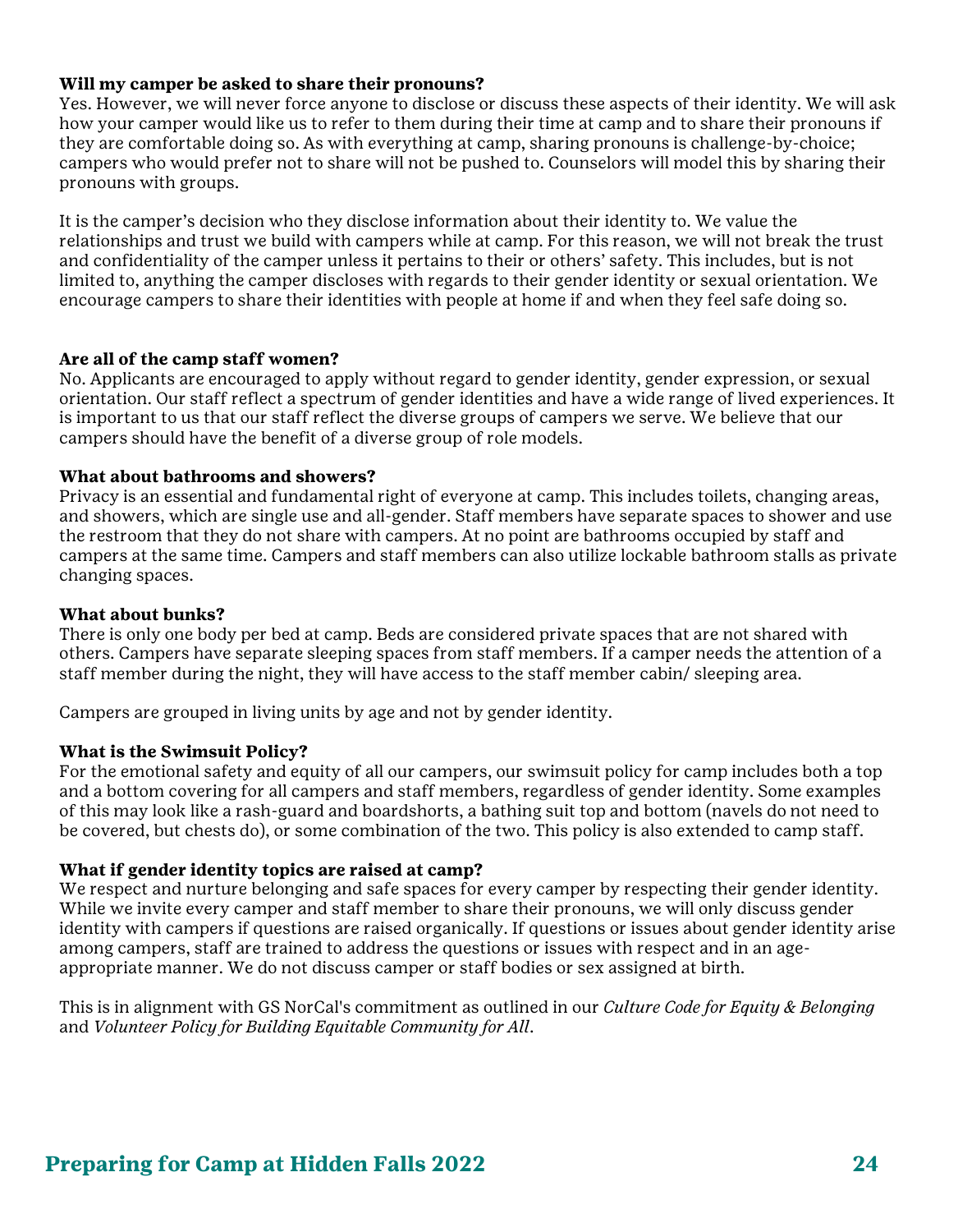## Section 3: Sexual Orientation

Sometimes, families and campers may be confused about how gender identity and sexual orientation differ. It's important that this is clear to all, since Gender Identity is a topic we openly discuss at camp, and Sexual Orientation is a topic we do not actively discuss.

- Gender Identity is about how *you* feel about *yourself.* It doesn't involve anyone else and should be respected at all times.
- Sexual Orientation is about how you feel about others, referring to who someone feels romantically and/ or emotionally attracted to. Unlike Gender Identity, it is a topic that is largely irrelevant to most youth programming.
	- o **About Key Terms:** There are many identifiers that correspond to people's individual romantic or sexual orientations. Examples include straight, gay, lesbian, bi-sexual, pansexual, etc. What identifier suits an individual is a personal choice.
		- Queer is an umbrella identity term used by people who do not conform to norms of heterosexuality and/or the gender binary.

#### **What if sexual orientation topics are raised at camp?**

There is no need to "out" or discuss a camper's (or staff member's) sexual orientation, and we do not initiate discussions about sexual orientation or sexuality at camp. We know that questions and conversations sometimes arise organically at camp about "crushes" or attraction, and we are respectful and non-judgmental regarding everyone's romantic and sexual orientations.

Although sexual orientation can be a part of someone's identity, conversations surrounding romantic intimacy are not appropriate at camp, and staff are trained to intervene in these instances with respect and in an age-appropriate manner.

## Section 4: Disabilities, Neurodivergence, and Accessibility

Our Camp Directors work directly with families to identify accommodations that can be made in order to meet the needs of every camper, focusing on their strengths, gifts and assets. We are dedicated to meeting each child's needs without excluding or stigmatizing anyone for their differences.

#### **What is an accommodation?**

Accommodations are modifications or adjustments made for an individual with a disability on an asneeded basis.

We strive to be an inclusive community - one that provides equitable access for all, including those who require additional physical, mental, social, or emotional support. Providing access is our ultimate goal, and we use a combination of accommodations and accessibility to create a culture of inclusion.

#### **What is the camp environment like?**

We have three council-run resident camp sites in Soquel, Arnold, and Fairfax, CA. All locations are in rustic environments and while some parts of camp are ADA accessible, not all parts are. You can explore our sites [HERE](https://camp.gsnorcal.org/about/camp-locations) to determine which would be the best fit for you and your camper.

In addition to the physical environment, camp is often a busy and loud place. At times, it may be overwhelming for kids who are neurodivergent or have sensory issues. We will gladly talk through what to expect at camp with you and your child, and can discuss accommodations to set them up for success.

If you have any questions or concerns about the accessibility of our camp properties due to physical, mental, social, or emotional needs of your camper, please contact the respective Camp Director.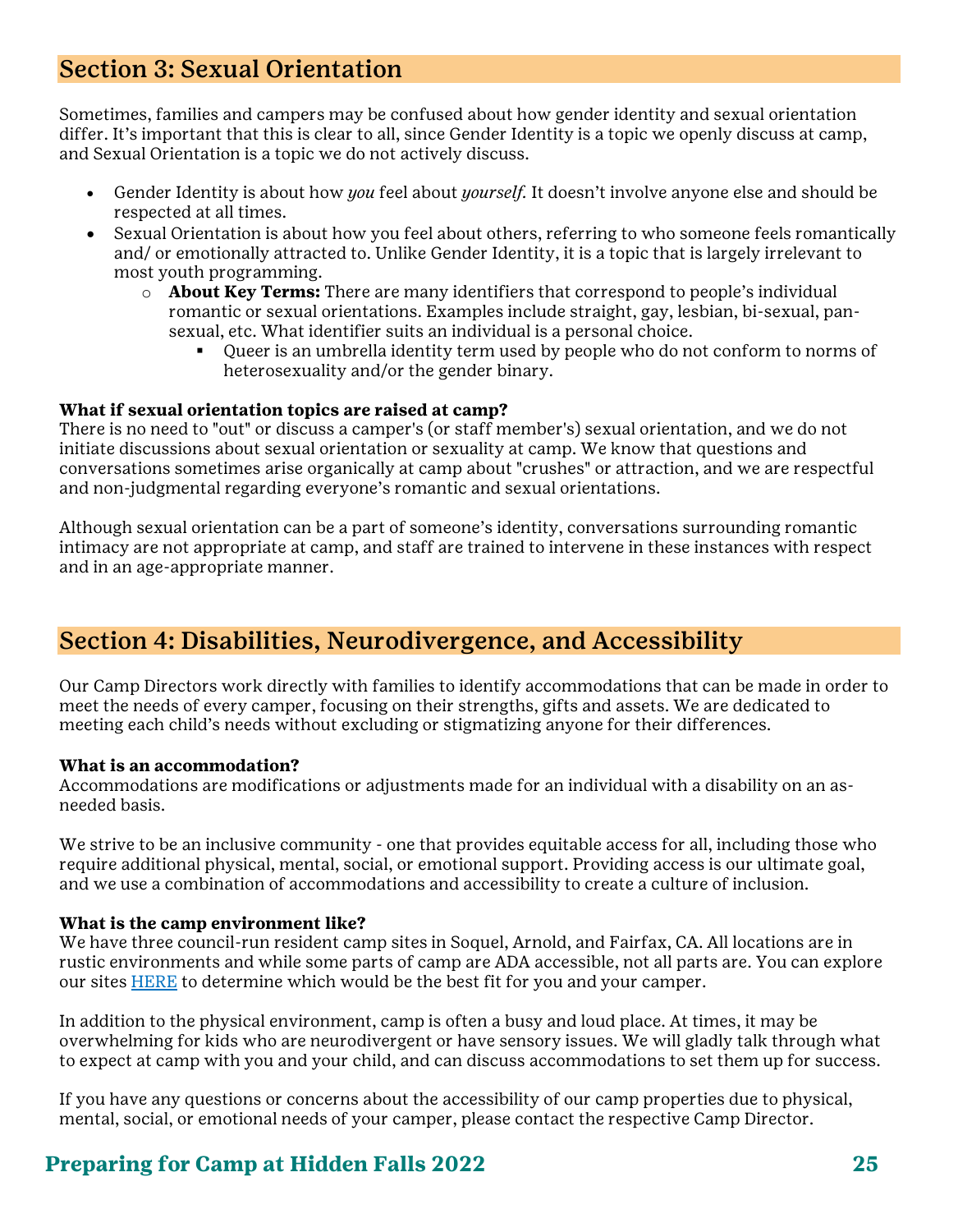## Section 5: Racial and Ethnic Diversity

GSNorCal strives to promote equity by centering our attention on our Black people, Indigenous people, and People of Color-identified (BIPOC) community members who are furthest from racial justice. Girl Scouts can be catalysts for change, promoting equitable outcomes for all members as they strive to make the world a better place. This is outlined in GSNorCal's [Culture Code for Equity and Belonging,](https://www.gsnorcal.org/en/our-council/about.html) which we have included below.

The ongoing violence that is occurring against countless BIPOC reaffirms that racism is not a thing of the past. GSNorCal has made a continued commitment to becoming an antiracist organization. Antiracism is the practice of proactively working towards dismantling racist views, cultures, and systemic practices that have historically oppressed, and continue to prevent BIPOC from participating, prospering, and reaching their full potential in our society. Systemic racism affects everyone, including our campers, and requires care and commitment to dismantle.

At GSNorCal, we are part of a movement to build equity, inclusion, diversity, and belonging. We work to end all forms of oppression. As a leader, that means I…

DISCOVER myself in a racist and unjust world

- 1. I understand our world was built on structural racism.
- 2. I recognize there are intersections between racism and all forms of oppression.
- 3. I acknowledge that white people benefit from unearned privileges based on skin color.
- 4. I honor the legacy of Freedom Fighters who came before me.
- 5. I learn key terms to empower myself as a student of social justice.

CONNECT with my heart wide-open

- 6. I value relationships with people who are different from me.
- 7. I know hurting hurts, even if I didn't mean to do it.
- 8. I believe you if you tell me you've been harmed.
- 9. I can tolerate feeling uncomfortable while I learn.
- 10. I take the risk and have courageous conversations.
- TAKE ACTION to make the world better for all people.

11. I center and nurture the leadership of people of color.

- 12. I listen and take in feedback as a gift
- 13. I speak up about racism and all forms of oppression.
- 14. I work to change policies to be racially equitable.
- 15. I take responsibility for things I say and do.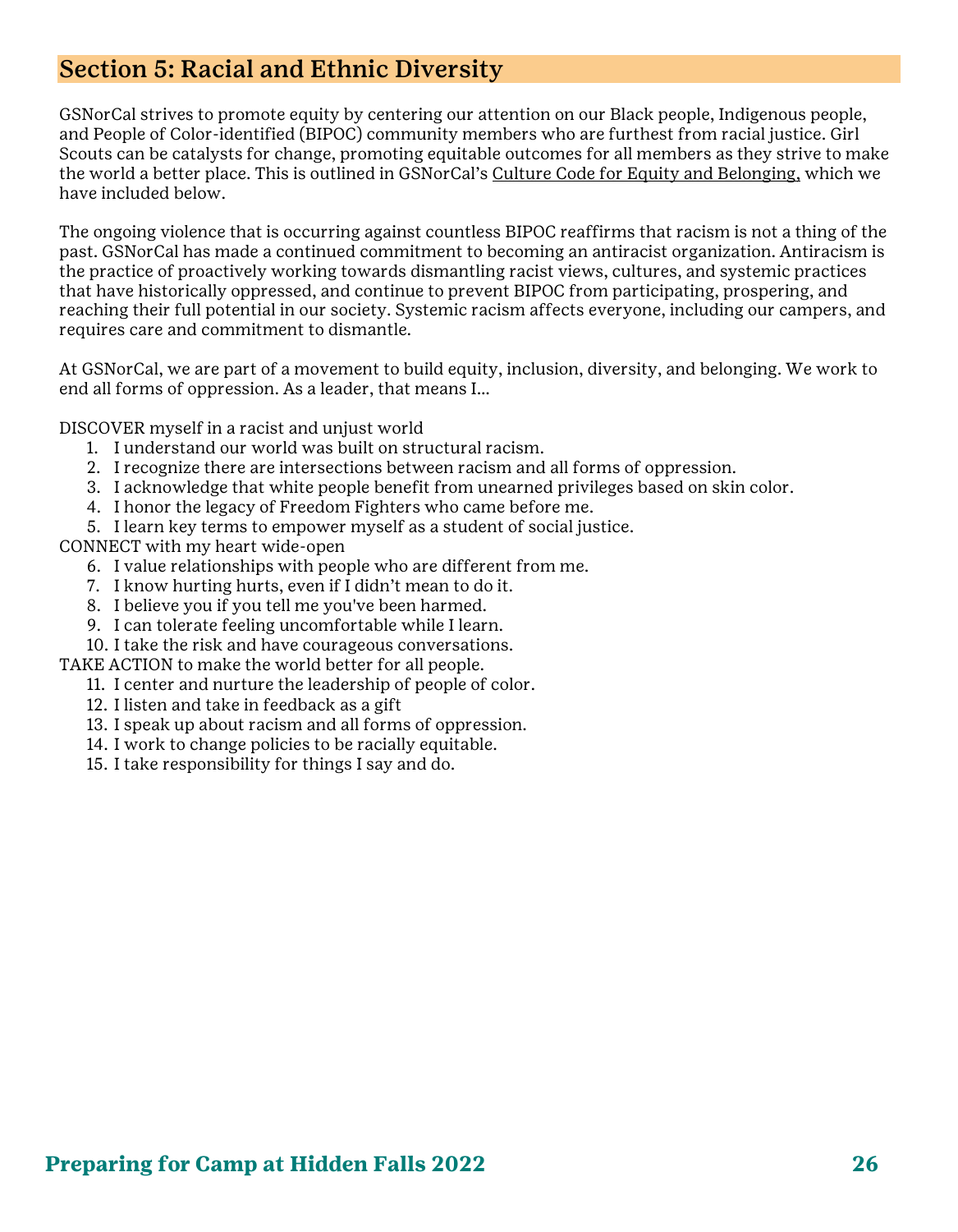## Section 6: Spirituality and Faith

Campers and staff are welcome to express their full selves. For some, religion may be a big part of their personal identity. All personal identities are welcomed and celebrated at camp. While we invite every camper and staff member to share their feelings about the world around them, religion is only discussed at camp if the topic comes up organically. Staff are trained to supervise these conversations between campers and ensure that they remain respectful.

It is an expectation of everyone in the camp community to respect one another. Respecting one another's beliefs means making space for them to believe what they do, without judgement. It does not mean that someone else needs to adjust their lifestyle or beliefs to align with someone else's.

We reject the idea that one person's belief can invalidate another's identity. Invalidating one's experience or identity causes harm, which is not conducive to a positive community culture. Regardless of a camper's belief system, this means we do not tolerate:

- Passing any type of judgement about another's religious or spiritual beliefs.
- Telling anyone that their beliefs, gender identity, sexual orientation, pronouns, etc. are "wrong".
- Failing to acknowledge one another's pronouns.
- Using personal beliefs as a reason to exclude or bully one another.
- Promoting one's personal religion or spiritual beliefs as "superior" to others.

#### Thank you.

Thank you for taking the time to read our Camp Culture Code and discuss it with your camper. We sincerely hope that this document reflects a community that you and your camper are excited about being a part of. If you've decided it's not what you're looking for, we'll be happy to talk to you about refunding your camp registration fee. We look forward to seeing your camper at camp this summer.

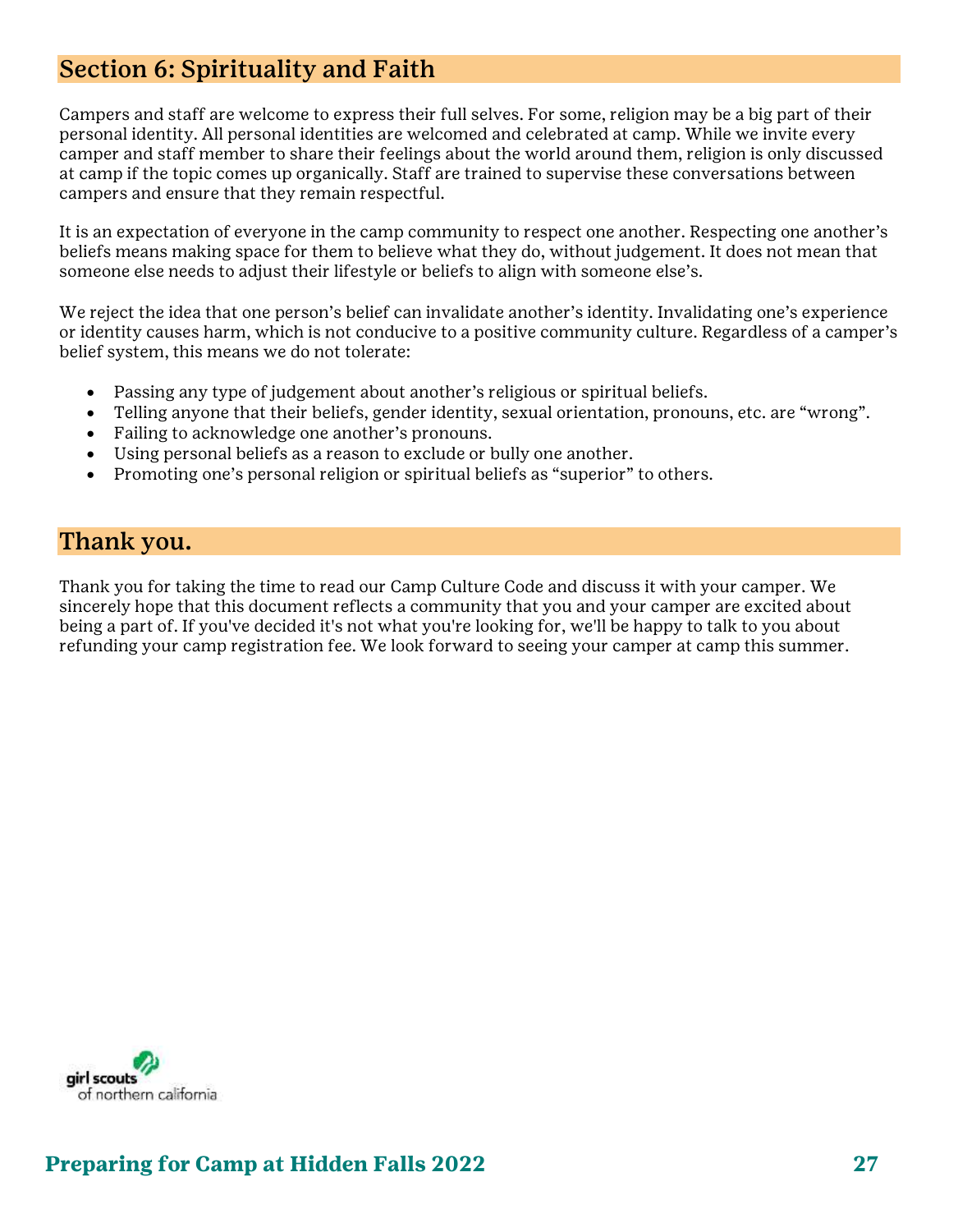## COVID-19 & Summer Camp

UPDATED March 2022

Safety is a cornerstone of Girl Scouting, and we will continue to put the health and safety of our campers and staff first throughout the summer camp season. We are regularly monitoring COVID- 19 updates and recommendations from the Center for Disease Control and Prevention (CDC), Girl Scouts of the USA (GSUSA), the American Camp Association (ACA), and state and local authorities, and will continue to adjust our guidelines and processes with the goal of providing a safe and fun outdoor experience. All of our 2022 summer camp programs will be following the guidelines and processes below.

*All information presented in this resource is subject to change. Guidelines and requirements may be changed and/or added at a later time pending changes in recommendations from the CDC, GSUSA, ACA, and state and local authorities.*

### Before Attending Camp

A healthy camp begins at home and requires a commitment from everyone. For the safety of our camp community, we are asking you to partner with us before checking in at camp by:

- Take a PCR Covid-19 Test within 72 hours of arrival.
- Upload Covid-19 Vaccination info in your CampDoc Health Profile.
- Be honest with us if your camper or someone in your household develops any COVID-19 symptoms, has exposure to COVID-19, or tests positive with COVID-19 themselves.

Campers and staff are not permitted at camp if any of the following is true:

- They test positive for Covid-19 within 10 days of arrival.
- They or anyone in their household has tested positive for COVID-19 in the past 10 days.
- They have had known contact with a person who has COVID-19 in the past 10 days.

For everyone's health and safety, we cannot make exceptions, and we thank you in advance for your not asking our staff to do so. If any of these statements apply, please contact us as soon as possible so that we can work with your family to find the best solution and, if possible, transfer your camper to a later session.

#### Testing

All campers and staff, regardless of vaccination status, must receive a negative PCR COVID [test](https://www.campgreystone.com/collections/covid-details/pre-camp-health-screening-quarantine#PCR) within 72 hours of arriving at camp. Securing this test is an individual/ family responsibility. You must bring your negative test result to check-in. Your camper will not be allowed to exit your car if you do not have these things.

• The only acceptable test for attendance is an FDA-authorized PCR COVID-19 test.

Positive Tests & Refunds: If a camper tests positive for Covid- 19 before arriving at camp, we will honor a full refund with proof of that positive test.

Vaccinated Campers

Vaccinated campers are asked to provide a copy of their vaccination card in their CampDoc Health Profile. Vaccinated campers **ARE** still required to provide a negative test result.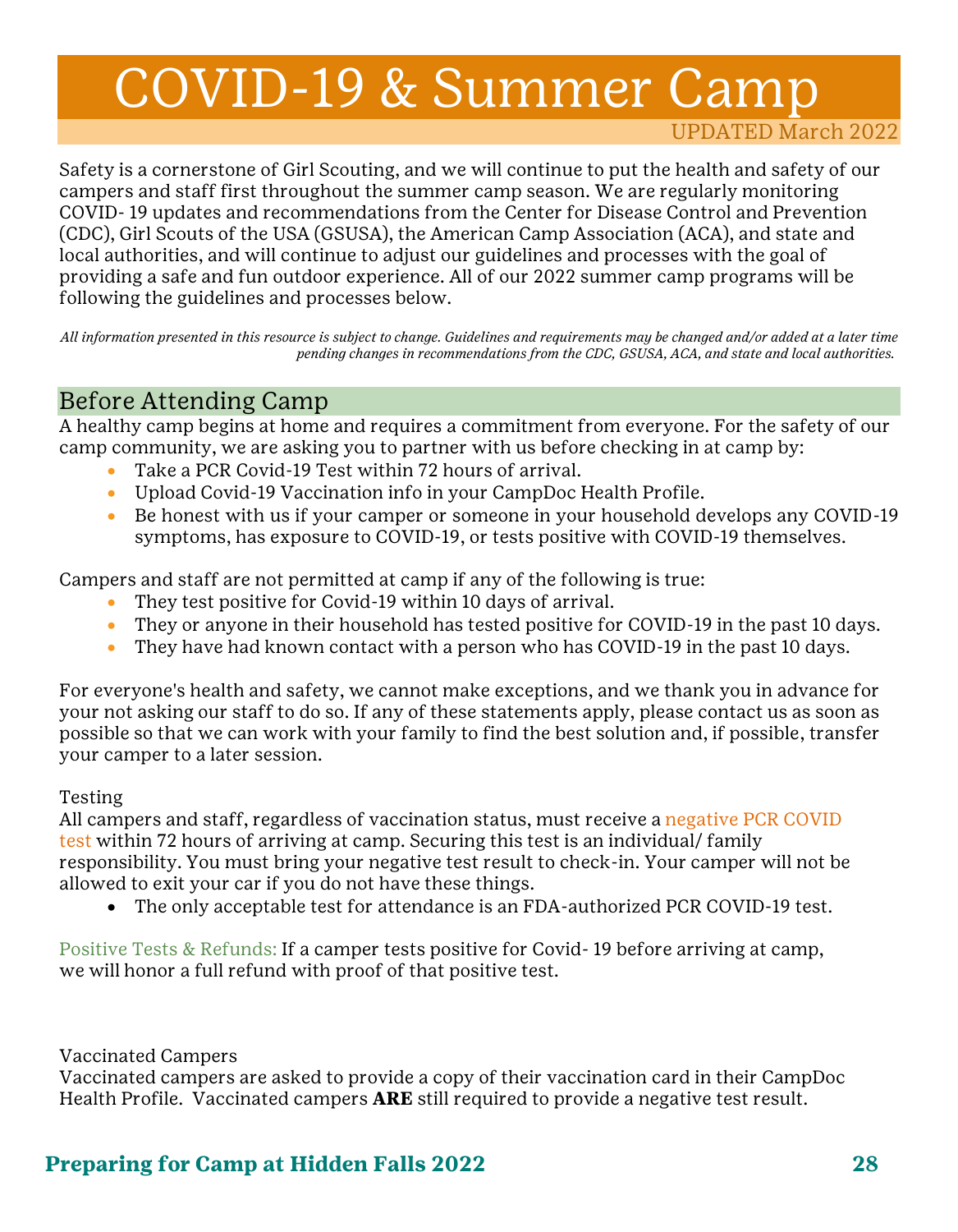## **General Safety at Camp: Guidelines and Processes**

We have diligently researched best practices in the summer camp field and recommendations by the American Camp Association to help us keep campers as safe as possible this summer. These include:

- Frequent Handwashing
- Frequent Disinfection of Living Areas and High-Touch Surfaces
- Testing before and after arrival
- Masking in Indoor Spaces

Please review the policies below with your camper so that they will know what to expect when they arrive at camp.

#### **Testing:**

All campers will receive a second test within 48 hours of arrival at camp. This test will be provided by camp.

#### Mask Wearing

Per current state guidelines, and GSNorCal directives, masks and social distancing are no longer required. Campers can expect to be unmasked throughout their time at camp, exceot when in transportation vehicles such as busses and vans.

• *Please note that this policy is subject to change if GSNorCal policy changes.* 

#### Cleaning & Sanitizing

Campers and staff will be trained on how to properly wash and sanitize hands, as the number one recommendation from the CDC for infection control. Handwashing time will be scheduled at regular intervals throughout the day.

• Camper's traditional kapers (personal and group camp care responsibilities) will consist of their own sleeping spaces and sites/units including maintaining personal belongings, sweeping, and wiping down their own bed. Daily cleaning will take place by staff throughout camp with high touch areas and shared bathrooms being cleaned multiple times a day. All activity areas and program group sites/units will be deep cleaned between camp sessions.

#### Sleeping Accommodations

Campers will not wear masks when sleeping. The following precautions will be taken in cabins:

- Beds will be moved to ensure physical distancing parameters are met and ventilation will be fully utilized (i.e. windows open when possible including in tents and using fans where electricity is an option).
- Campers and staff will be required to sleep head to toe and alternated as needed to prevent close proximity of head spaces.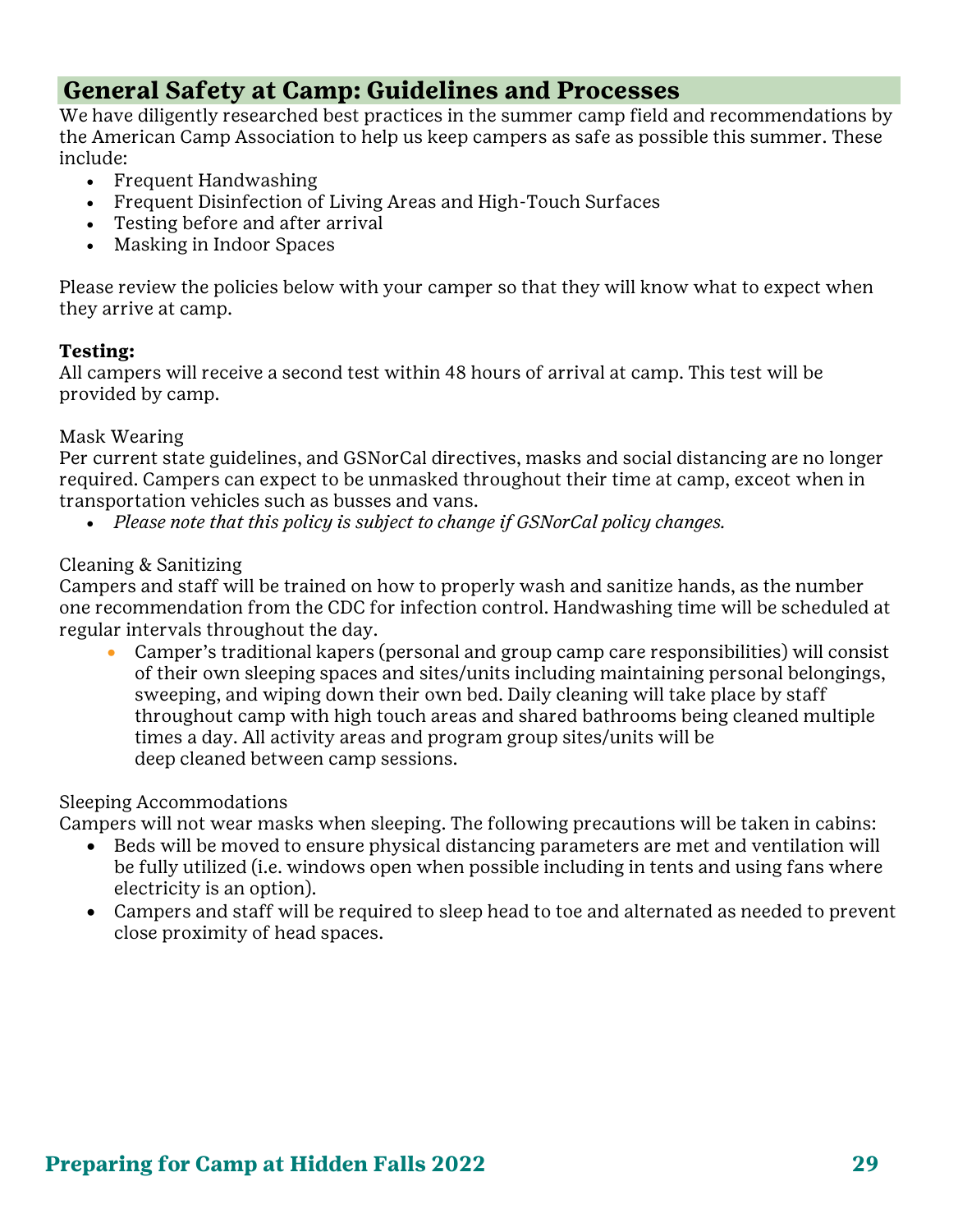## **What Happens if Someone Does Get Sick at Camp?**

COVID-19 Response Plan

- 1. Campers who feel ill will be receive a rapid Covid-19 test. Families will be notified if any unscheduled tests are administered.
	- a. If the camper tests negative, they will stay in the health center until their symptoms have alleviated, and will be retested before they head back to their group.
	- b. If they test positive, they will be sent home. It will be the family's responsibility to pick up their camper.
- 2. If a camper tests positive, all camp families will be notified, and all campers will be tested. A second camp-wide test will be conducted after 48 hours. Any Covid-19 positive campers will be sent home.
- 3. There is a pro-rated refund if the camper is sent home.

More than 10 positive tests within 24 hours will result in a temporary closure of camp, and all campers would be sent home.

## Cancellations

If you choose to cancel camp due to camper's or family's comfort level prior to June 1, 2022 or your camper is unable to attend camp due to exposure, symptoms, or a positive case of COVID-19, please contact us at [registration@gsnorcal.org](mailto:registration@gsnorcal.org)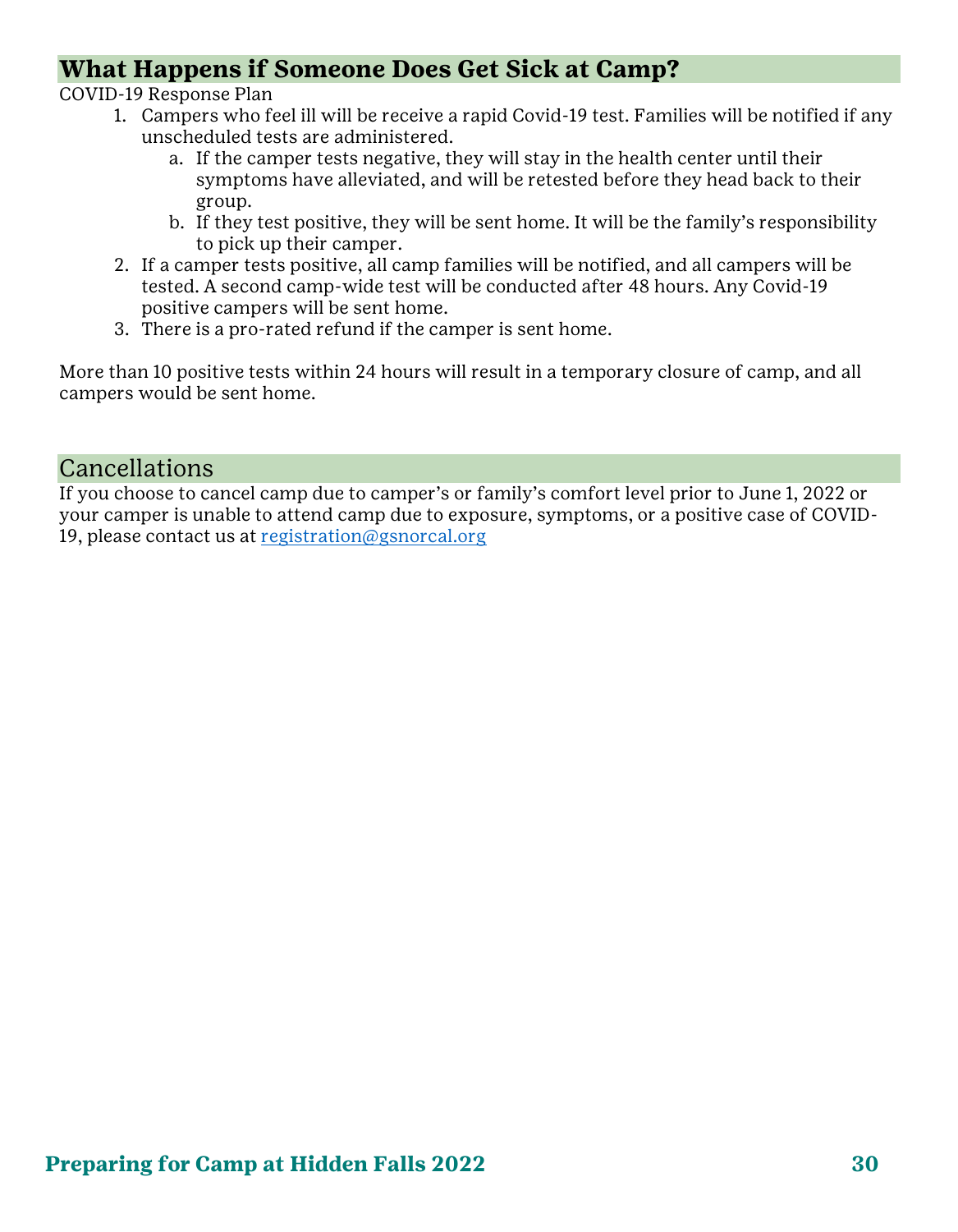

## **2022 Hidden Falls Sweatshirt** available in the GSNORCAL shop starting May 1, 2022

Shipping is free for orders over \$99! Email us at shop@gsnorcal.org Visit us at https://norcal.gs/retailorders Order online at girlscoutshop.com (listings online beginning 5/1)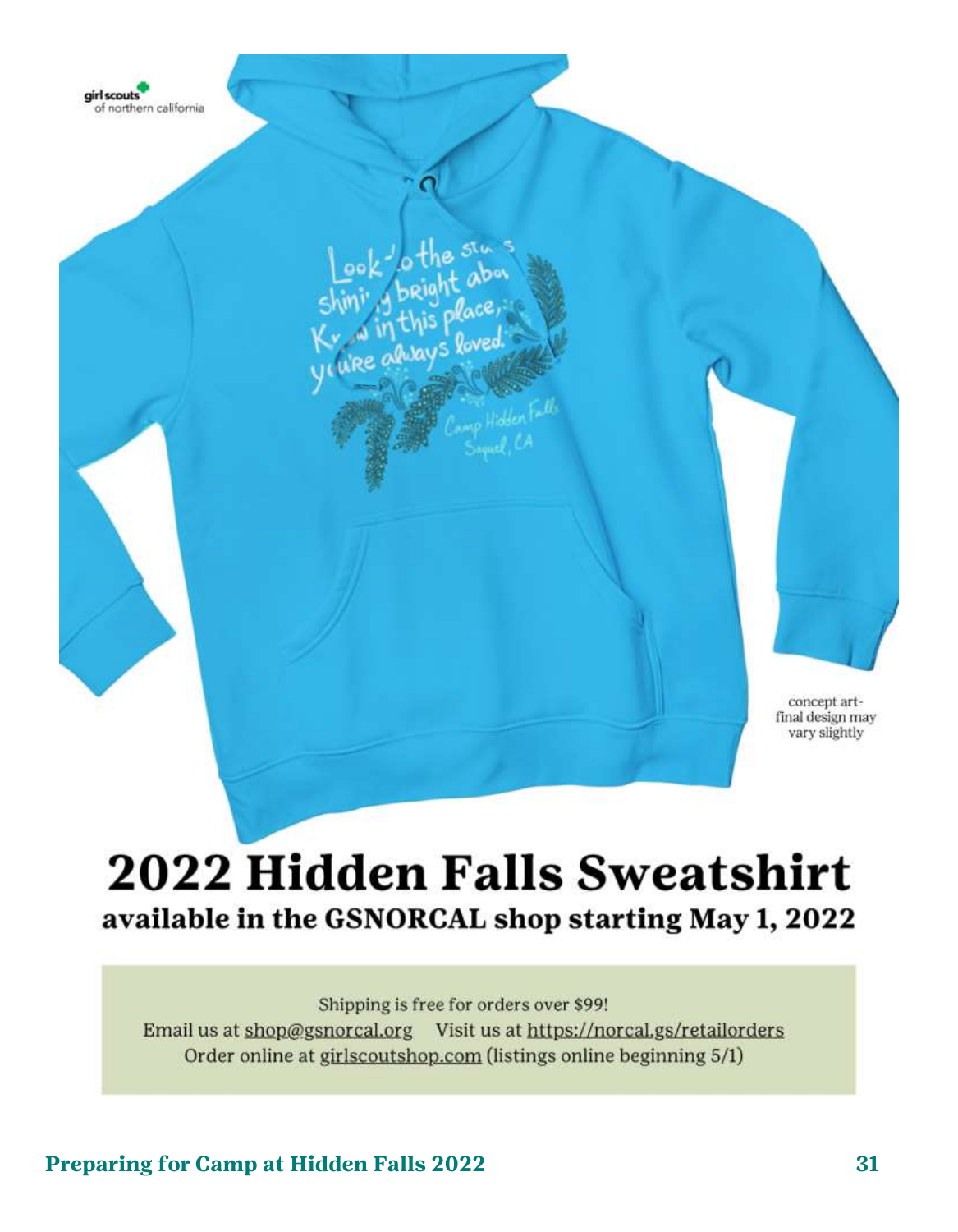

Contact us at 1.800.447.4475 ext 7090 or shop@gsnorcal.org or order online at girlscoutshop.com